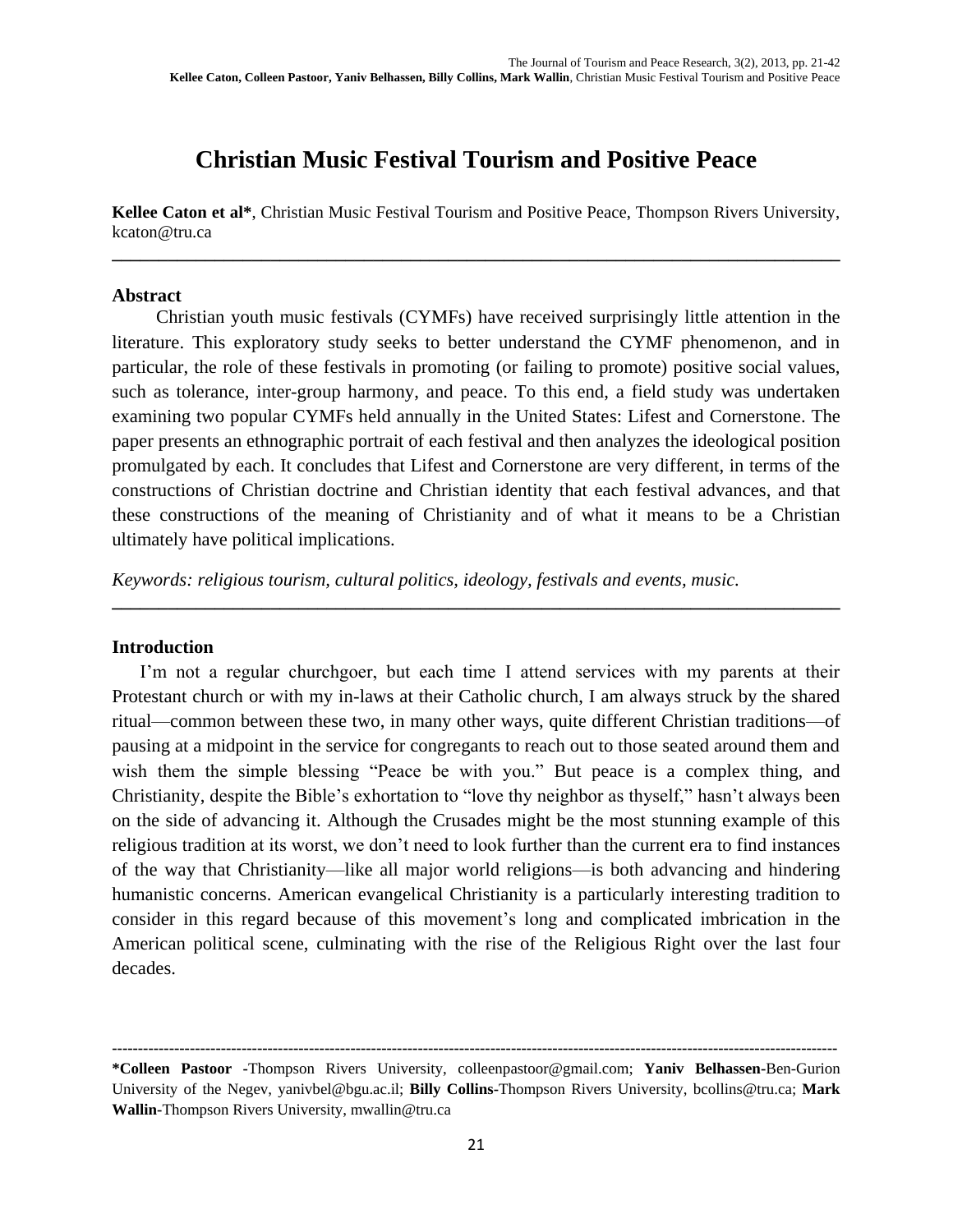To fruitfully explore evangelical Christianity's relationship with the promotion of peace is not to ask questions of a theological or doctrinal character. Instead, we must look at evangelicalism as a social force—at the way this movement operates in the world and at its consequences for the lives of individuals, communities, and broader society. Central to such an interrogation is the exploration of evangelicalism's subculture, as perhaps more than any other branch of American Christianity, this faith movement has articulated and sustained itself through cultural practices and systems that lie outside the bounds of the Sunday sanctuary—most notably, practices related to leisure, entertainment, and tourism (Marsden, 2006; Carpenter, 1997; Schultze, 2002). Questions of the evangelical subculture's role in the advancement or hindrance of peace thus dovetail nicely with emergent concerns in tourism studies about the role of tourism in the same. Recent efforts, such as the establishment of the International Centre for Peace through Tourism Research, along with publications like Moufakkir and Kelly's (2010) edited volume *Tourism, Progress and Peace*, have helped to place concerns about the role of tourism in promoting intergroup harmony and social improvement higher on the agenda of tourism scholarship. Nevertheless, religious tourism is an understudied area in the realm of peace and tourism research.

In this paper, with the help of my team of co-authors, we aim to explore a particular aspect of evangelical Christian tourism—travel to American Christian youth music festivals (CYMFs)—in order to analyze the role these festivals play in the furthering of peace (or lack of peace), defined broadly, as discussed below, in keeping with Haessly's (2010) conception of peace as representing far more than simply the absence of war or physical violence. I write here in first person, as the lead author of this piece, because it facilitates my ability to share reflections gleaned from my lifetime of engagement with American Protestant Christianity, and because the paper's central argument, about the ways that CYMFs influence the production of peace at different levels in American society, is my own, and I take sole responsibility for the criticisms of evangelicalism expressed in the proceeding pages (although certainly my various co-authors share some or all of my concerns in this regard). The paper as a whole, however, is a joint effort, in the sense that it is part of a larger project, with the ethnographic data from the two CYMFs examined in this paper having been collected (and its analysis confirmed) by the second author, scholarly understanding of tourism and the evangelical subculture having been contributed by the third author, and expertise in the area of music festivals as spaces of sociopolitical import having been provided by the fourth and fifth authors. A motley group of current and former Christians, Jews, and agnostics, we have each contributed personal experiences and observations, as well as formal scholarship, to this project, and we are united in our interest to understand American evangelicalism and its role in the world.

The paper begins by contextualizing the present study with regard to concerns in the literature about the relationship between tourism and peace and about the role of religious tourism and heritage festivals in ideological production. The study's method-related details are then shared, after which, an analysis is presented of two popular American CYMFs, Lifest and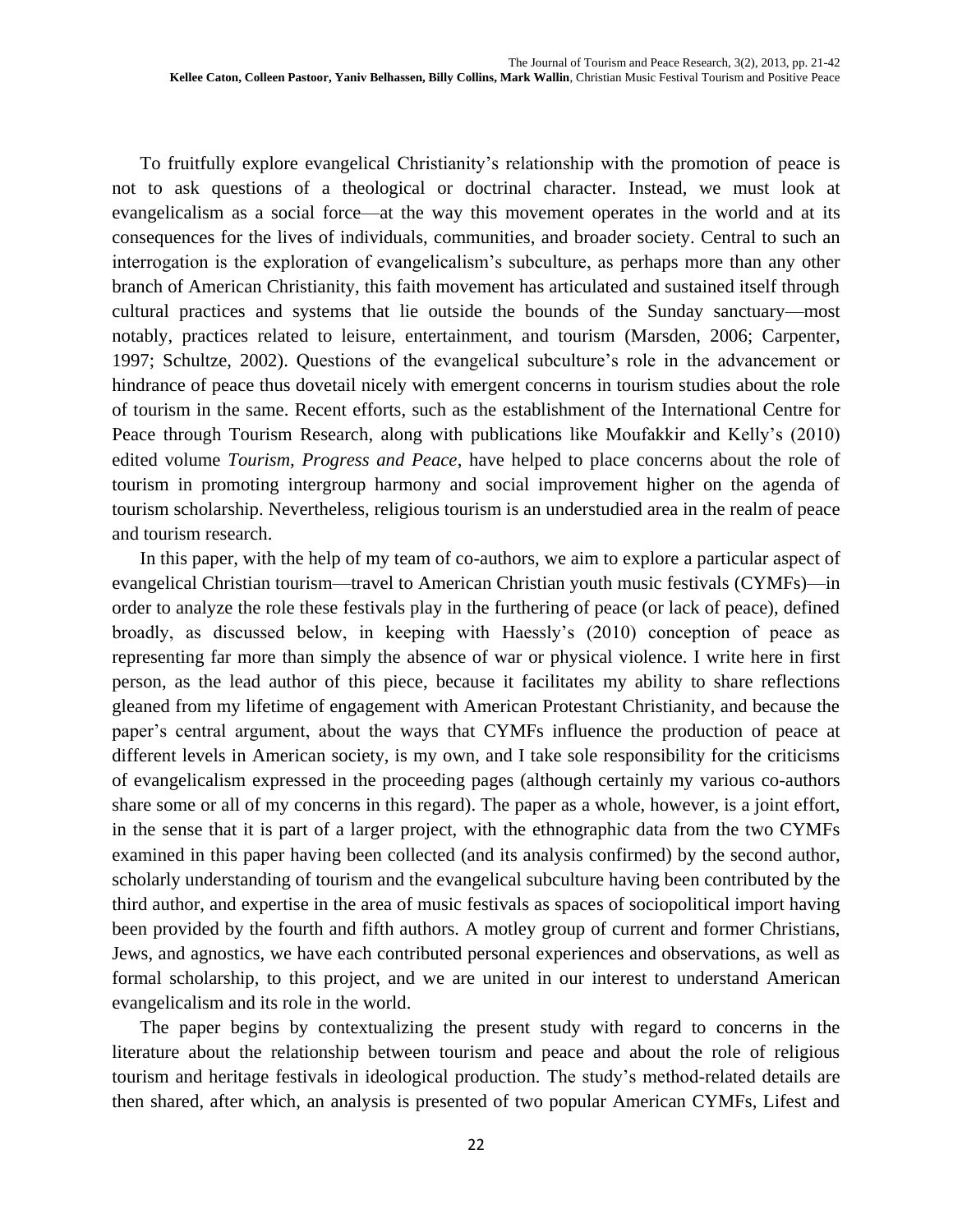Cornerstone, which represent different manifestations of the production of evangelical Christian identity and meaning through tourism practice. Each festival, and the religio-cultural tradition of which it is a part, has its own complex implications for peace-building. The paper thus illustrates the way one particular form of religious tourism—the American evangelical Christian rock festival—can simultaneously create and undermine conditions conducive to creating peace in the American socioscape, and in the world more broadly.

#### **Tourism, Religion, and Peace**

Tourism's potential to promote peace is a longstanding concern within the academy, and one that has been reenergized of late, as part of the recent "critical turn" (Ateljevic, Pritchard, & Morgan, 2007; Ateljevic, Morgan, & Pritchard, 2012) in tourism studies. Although early work in this area—such as d'Amore's (1988) sentinel research note in *Annals of Tourism Research*, "Tourism—A Vital Force for Peace"—may have emphasized a more traditional notion of peace as the absence of armed conflict between nation-states or other groups, concerning itself primarily with tourism's facilitation of cross-cultural contact, which could provide opportunities for people to meet others perceived as being different from themselves face to face and therefore promote stereotype reduction (i.e., the contact hypothesis—Tomljenovic, 2010), more recent work has tended to consider peace as a broader concept than simply the absence of violence. Haessly's (2010) conceptualization of "positive peace" nicely captures the broadening of this notion, as she argues that peace is best imagined not merely as an absence (of war, turmoil, suffering) but as a presence—of wholeness, contentment, and profound integration, as captured in the Russian notion of *mir*, or of harmony and unity in diversity, as in the Chinese concept of *ping*. Haessly has examined various religious traditions and notes that they tend to share such notions of peace, recognize that peace is characterized by both an individual and a social dimension, and hold that these features of individual and social well-being are interdependent.

Contemporary peace researchers have added flesh to this characterization, describing positive peace as "the presence of some desirable conditions in society, including integration, justice, harmony, equity, freedom, wholeness, the promotion of the dignity of each person and the wellbeing of all of a society's citizens (Macquarrie, 1973; Wallensteen, 1988; Brock-Utne, 1989)" (Haessly, 2010, p. 5). Central to this image is the idea of the members of a society being able to actualize their potential, a notion taken up by philosopher-activists Martha Nussbaum and Amartya Sen in their "capabilities movement" (Nussbaum, 2011). In the contemporary world, Haessly highlights several concrete concerns as being central to the creation of positive peace: the promotion of a worldview that does not draw lines between "us" and "them" but recognizes all people as part of a human family, and hence seeks to overcome racism, sexism, and all other forms of bigotry and exclusion; a concern for human rights around the globe, in terms of people having the right to life, to adequate food and shelter and the environmental resources that sustain life, to health care, to education, to meaningful work, to security, to free expression, to treatment with dignity, and to participation in decisions affecting their lives; the prioritization of ecological security; and a commitment to non-violent paths to social change.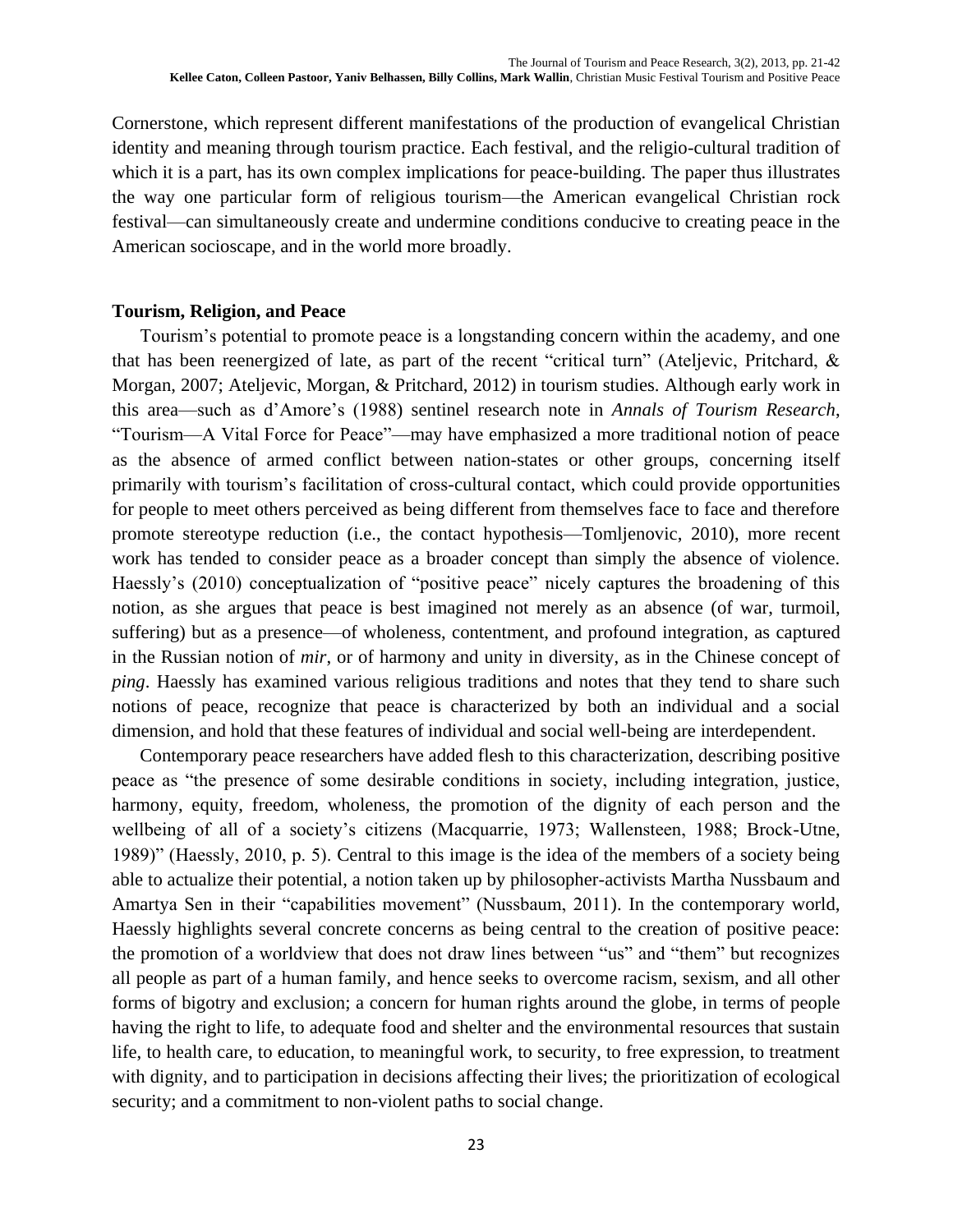Work on the relationship between tourism and peace is growing and has considered, among many other issues, host–guest interactions in contact zones for ethnic groups with a history of tense relations, such as Arabs and Jews in the Sinai (Uriely, Maoz, & Reichel, 2009; Maoz, 2010); tourism's ability to unite acrimonious groups through large-scale events that celebrate the human spirit (Schulenkorf & Edwards, 2010); solidarity tourism, or travel for political purposes, to protest human rights violations or to promote reconciliation between groups (Higgins-Desbiolles, 2003; Higgins-Desbiolles & Blanchard, 2010); tourism as a catalyst for development and social normalization in post-conflict areas (Bujisic, 2011; Causevic & Lynch, 2011), representation and stereotyping in tourism (Echtner & Prasad, 2003; Caton, 2011); and philosophical explorations of the essence of the tourism experience and its role in promoting or hindering peace (Pernecky, 2010).

Religion and spirituality in tourism is a robustly developing concern in the literature, as well. Work in this domain includes extensive considerations of tourism and pilgrimage (Cohen, 1979; Digance, 2006; Belhassen, Caton, & Stewart, 2008; Collins-Kreiner, 2010); investigations concerning the commercialization of spirituality (Nolan & Nolan, 1992; Shackley, 2006); explorations of the New Age phenomenon (Pernecky, 2006; Timothy & Conover, 2006); and general overviews of the relationship between the phenomena of religion and tourism (Vukonic, 1996; Sharpley, 2009). However, as noted, this area of research has only recently begun to intersect with explorations of tourism and peace. This paper seeks to advance discussion at this intersection through the exploration of American evangelical Christian tourism—specifically that to religious youth music festivals, often called "Christian rock festivals," as a reference to their rock-and-roll orientation in terms of genre. In so doing, it also advances the literature on tourism and peace more generally, by exploring religious tourism as a site of ideological production that can have consequences for peace—a highly under-researched phenomenon. Only a handful of interrogations in this direction are thus far extant, including Moufakkir's (2010) analysis of Jerusalem tourism brokers' use of tourism to promote various political goals; Sofield and Li's (1998) consideration of religious tourism as a political apparatus of the state in China; Vukonic's (1992) exploration of emergent pilgrimage to Medjugorje, which provoked a negative response from the socialist government of the former Yugoslavia, and thus played a role in the troubles in the Balkans in the 1990s; Hill's (2008) work on New Age tourists' appropriations of Quechua cosmology and ritual and their role in furthering the practice of othering and perpetuating "racialized structuralized inequality"; and the work of various scholars, including Bowman (2000), Sizer (1999), Belhassen (2009), Belhassen and Santos (2006), and Belhassen and Ebel (2009), on Christian pilgrimage to the Holy Land, its ideological and political implications, and the need for responsible pilgrimage.

Religiously based festivals have not been given their due in tourism scholarship, but festivals in general have often been explored as sites of ideological production in tourism studies and beyond. Indeed, from the earliest days of western civilization, special events have served powerful ideological purposes, reaching well beyond any entertainment value they may have provided, with the Ancient Olympics, for example, having served primarily as an activity for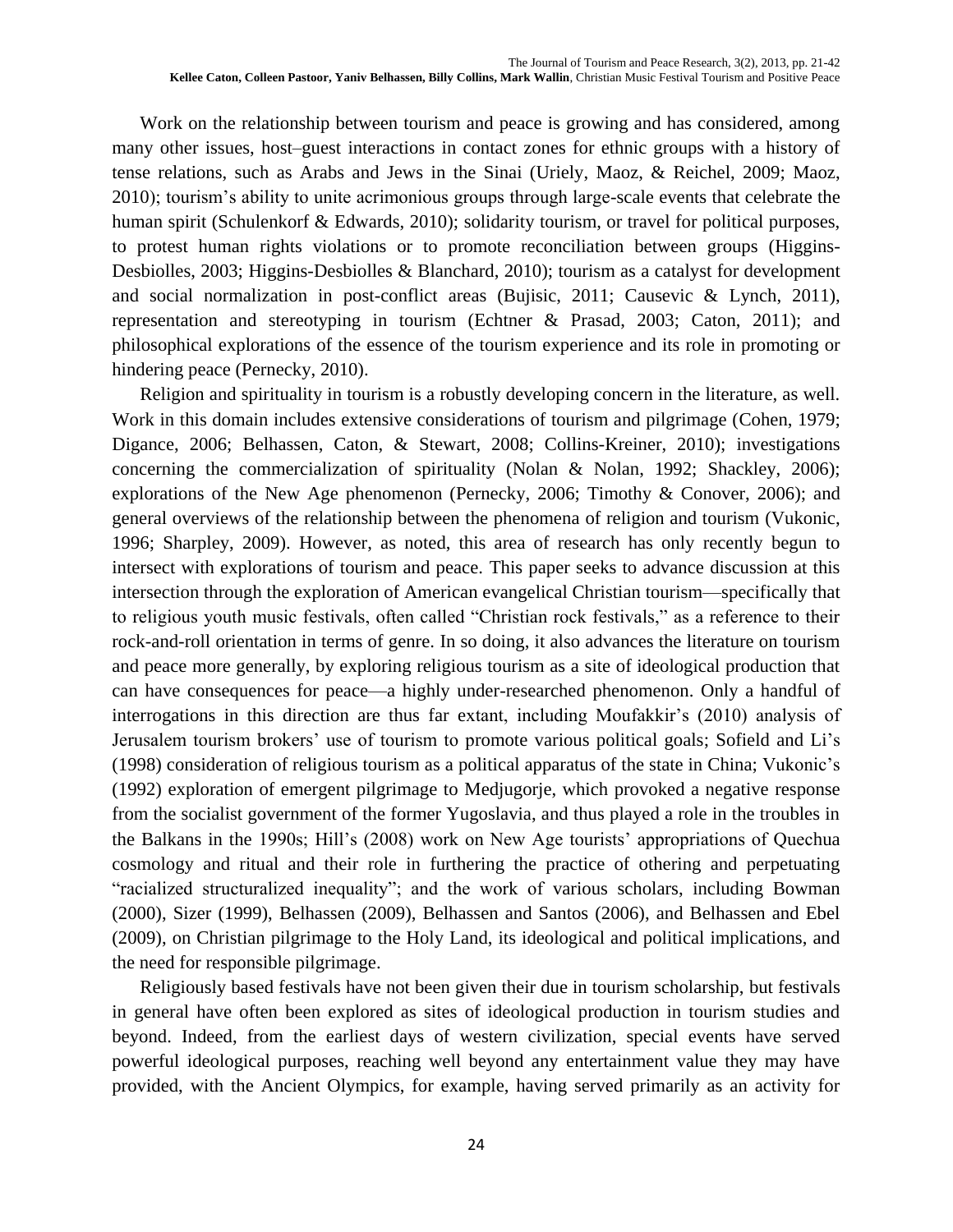generating civic pride among warring Greek city-states (Gomez-Lobo, 1997), and the Roman Circus Maximus having been used to draw attention away from sociopolitical concerns by providing a distraction for citizens; "bread and circuses," from the Latin "panem et circenses," was the going metaphor for the strategy of combining substantive security for the citizenry with superficial means of appeasement through the elaborate staging of circus games and other forms of entertainment to increase political power through populism. Events as sociopolitical phenomena continued through the medieval era and into the present day, and scholarship on this issue includes, among many other explorations, Mullaney's (1983) deconstruction of a series of Renaissance events and spectacles to reveal cultural understandings of otherness, Banet-Weiser's (1999) analysis of beauty pageants as discursive spaces of national identity construction, and Xu's (2006) consideration of the modern Olympic Games as a space for official national articulation of discourses surrounding the politics of multiculturalism and modernity. Scholars of cultural politics have also explored festivals as sites of contestation, as different groups vie to articulate local culture in terms favorable to their own goals and position (e.g., Jeong & Santos, 2003; Cohen, 1998; Davila, 1997). It is against this backdrop of festivals as spaces of ideological production that our interest in Christian youth music festivals emerges.

#### **Study Method**

Given the lack of extant work on the phenomenon of CYMFs, the present study proceeded in an inductive and exploratory manner, using what has been referred to in the qualitative methods literature variously as a mini-, micro-, or compressed time–ethnographic approach (Jeffrey & Troman, 2004; Hammersley, 2006). Such an approach draws on the anthropological tradition of ethnography, with its emphasis on participant-observation and a holistic approach to the gathering and analysis of data, which often comes in many forms, including direct field observations, experiential understandings, formal and informal interviews with others in the research context, and physical and electronic documents pertaining to the field site. It differs from traditional ethnography, however, in its length of engagement with participants; whereas a traditional ethnographer might spent a year or more living and working among a cultural group she wished to study, a researcher conducting a compressed time ethnography would instead engage in participant-observation during concentrated time periods deemed particularly relevant for gaining an understanding of the group or phenomenon in question.

Compressed time ethnography has obvious limitations, in that it does not allow for the researcher to build long-term relationships with study participants or to view each of their lives in its full context, but it can be appropriate in certain situations where traditional ethnography is not possible. In the case of this project, which involves a subculture of participants who are geographically spread out and who only come together for brief but intense periods (i.e., when a given CYMF is under way), the compressed time ethnographic approach allowed the researcher collecting the data (this paper's second author, Colleen) to reap some of the benefits of traditional ethnography, in the sense of being able to immerse herself in the phenomenon, to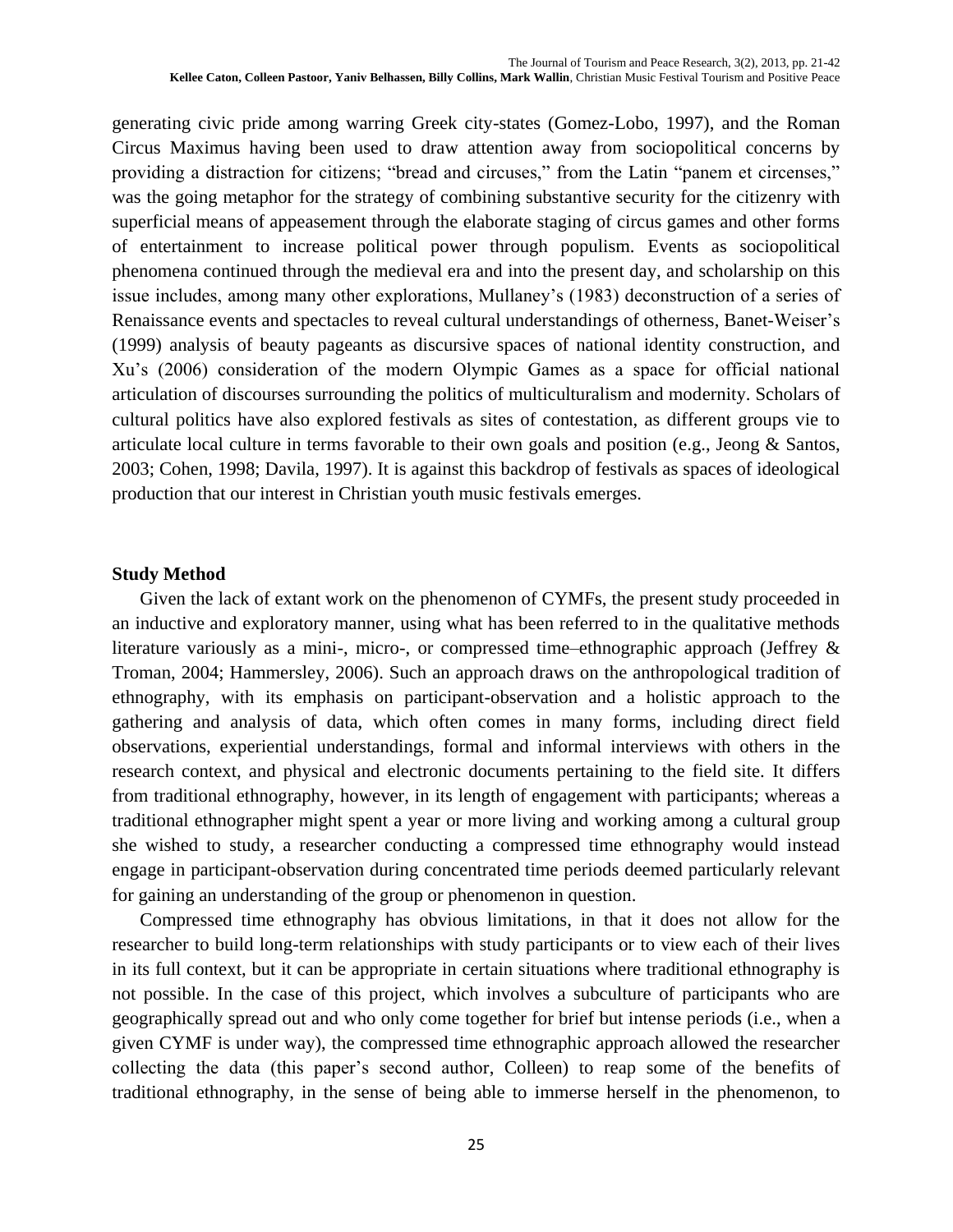understand it from an experiential point of view, and (in some instances) to bond with participants on the level in which they tended ordinarily to bond with each other in the liminal context of the festival. These brief periods of intense participant-observation were then supported by a broader and longer-term engagement with the phenomenon through formal interviews with festival organizers outside the timeframe of festival operations, analysis of documents pertinent to the festivals studied, and secondary research regarding the larger contexts of the Christian music subculture and Christian youth movements.

The fieldwork was conducted between 2010 and 2012 and was anchored by participantobservation in the summer of 2011 at two important CYMFs in the United States: Lifest and the Cornerstone Festival. Colleen spent a total of 11 days attending the two festivals, camping on site, unobtrusively observing attendees, participating in various aspects of each event, and conducting more than 30 informal interviews, ranging in length from 15 minutes to two hours, with attendees, performers, staff, and volunteers. Observations and casual interviews took place at campsites, music performances, retail markets, exhibitions, activities, and seminars at each festival site. Participating in the same activities as the other festival attendees facilitated a quick sense of trust and rapport between the researcher and the study participants, although all participants were made aware that the researcher was attending the festival for research purposes as well as to participate in the celebration of Christian music, and that her goal in conducting informal interviews was to better understand the phenomenon of CYMFs and the experiences of attendees and performers at these events. In keeping with the inductive study design, the informal interviews were open-ended, allowing interviewees to describe their experiences and to negotiate the meanings of those experiences within the context of the interview conversation (Rubin & Rubin, 1995).

Interviews with festival organizers were more formal in nature and lasted between one and two hours. In these interviews, Colleen sought to gain an understanding of each festival's history and of its organizers' purpose in producing their respective event. She also sought to understand the organizers' perceptions regarding the effects of their festival on attendees and the relationship of the festival to popular youth culture at large. An additional formal interview was conducted with Andrew Beaujon, author of *Body Piercing Saved My Life: Inside the Phenomenon of Christian Rock* (2006), an engaging book which offers a journalistic snapshot of the unique subculture surrounding Christian rock. In his interview, Beaujon was able to offer the perspective of an "outsider" who had spent significant time exploring Christian rock festivals, and this helped to complement Colleen's more emic perspective, as she has participated in the Christian youth music subculture for several years, as well as the obviously emic perspectives of Lifest and Cornerstone attendees, organizers, performers, and volunteers. Finally, the research included consideration of textual materials, including the official Web sites of each festival and the organization behind it, event programs, educational leaflets and advertisements found on site at the festivals, and Web discussion boards for Christian music enthusiasts.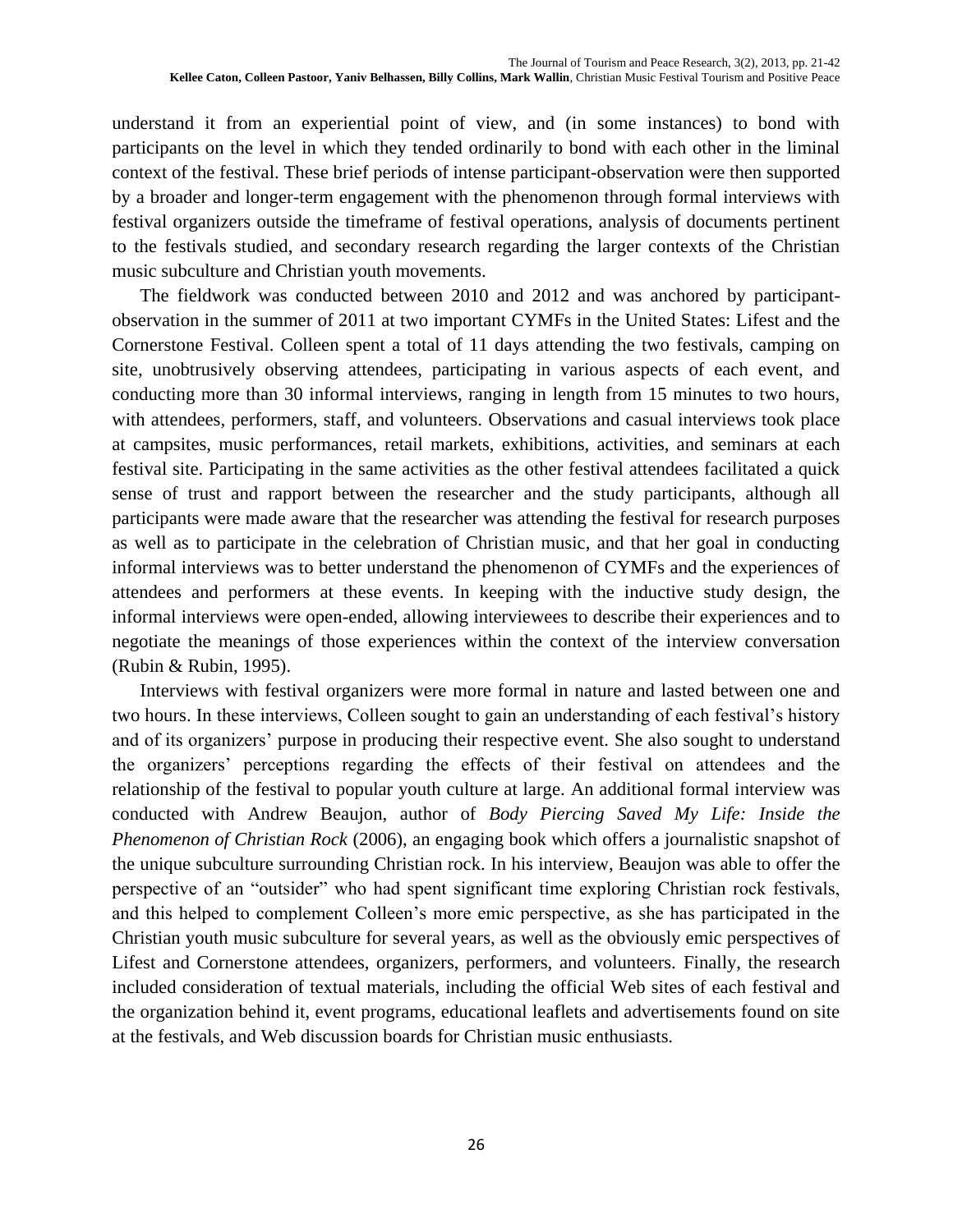#### **Christian Youth Music Festivals and the Evangelical Subculture**

CYMFs must be understood not simply as desirable leisure opportunities pursued by groups of like-minded young people, but as an integral part of a broader evangelical subculture, with complex roots in both theology and American social and political history. What is known today as evangelical Christianity can be traced back to Martin Luther and his revolutionary stand against prevailing Christian doctrine and practice, in what history remembers as the Protestant Reformation. Luther felt the Church had badly misconstrued God's message by coming to focus on a theology of works, in which one earned salvation through actions (hence the idea of purchasing pardons for one's misdeeds), rather than a theology of grace, in which salvation depended simply on embracing Jesus Christ as the messiah, whose crucifixion had redeemed humans from sin (Nichols, 2007). Luther advocated a return to the gospels, or the "good news" of Jesus Christ come as humanity's savior, and the word *evangelical* derives from the Greek expression for one who shares the good news.

Evangelicalism thrived in North America, and by the nineteenth century, evangelical Christians were an important part of the American political scene, championing such progressive causes as abolition, women's rights, and amelioration of urban poverty (Balmer, 2006). Evangelicals in that day generally favored a theological position known as "postmillennialism," one of the various ways of interpreting the colorful and cryptic passages of the Bible, such as the Book of Revelation, that deal with the notion of the "end times"—what, in theological terms, has become the branch of religious study known as *eschatology*. In short, postmillennialism is the belief that Jesus will return after God's kingdom has been established on earth and humanity has experienced a 1000-year golden age of peace, prosperity, and happy living in accord with Christian principles. As postmillennialists, nineteenth-century evangelicals' progressive political activism was thus logically aligned with the project of bringing the kingdom of heaven into being on earth, a task they saw as the responsibility of humanity to help initiate (Balmer, 2006).

But as the century wore on, things were not going as planned. American southerners were not responsive to northern evangelicals' calls for an end to slavery, and the Civil War, which abolitionists thought would be a reasonably quick effort, due to the obvious moral superiority of their anti-slavery position, instead deepened into a nearly half-decade struggle that tore the nation apart (Balmer, 2010). At the same time, the American landscape was changing, as the Industrial Revolution led to rapid urbanization, with its concomitant problems of poverty, poor working conditions, and poor sanitation in cities. The immigrants who took up residence in the burgeoning cities of the American North were a diverse lot, often of Catholic or Jewish religious identification, and evangelicals felt their grip on the American socioscape slipping away. As Balmer (2010) notes, such social conditions, in the eyes of nineteenth-century evangelicals, hardly looked like the millennial kingdom come to earth. Evangelicals thus needed a new eschatology—a new way of interpreting the Bible's end times prophecies—that better suited the verve of the times. They found this new interpretation in the dispensational premillennialist theology of a former Anglican priest, John Nelson Darby (Weber, 1987). Darby argued that all of human history could be divided into distinct ages, or "dispensations," with each era representing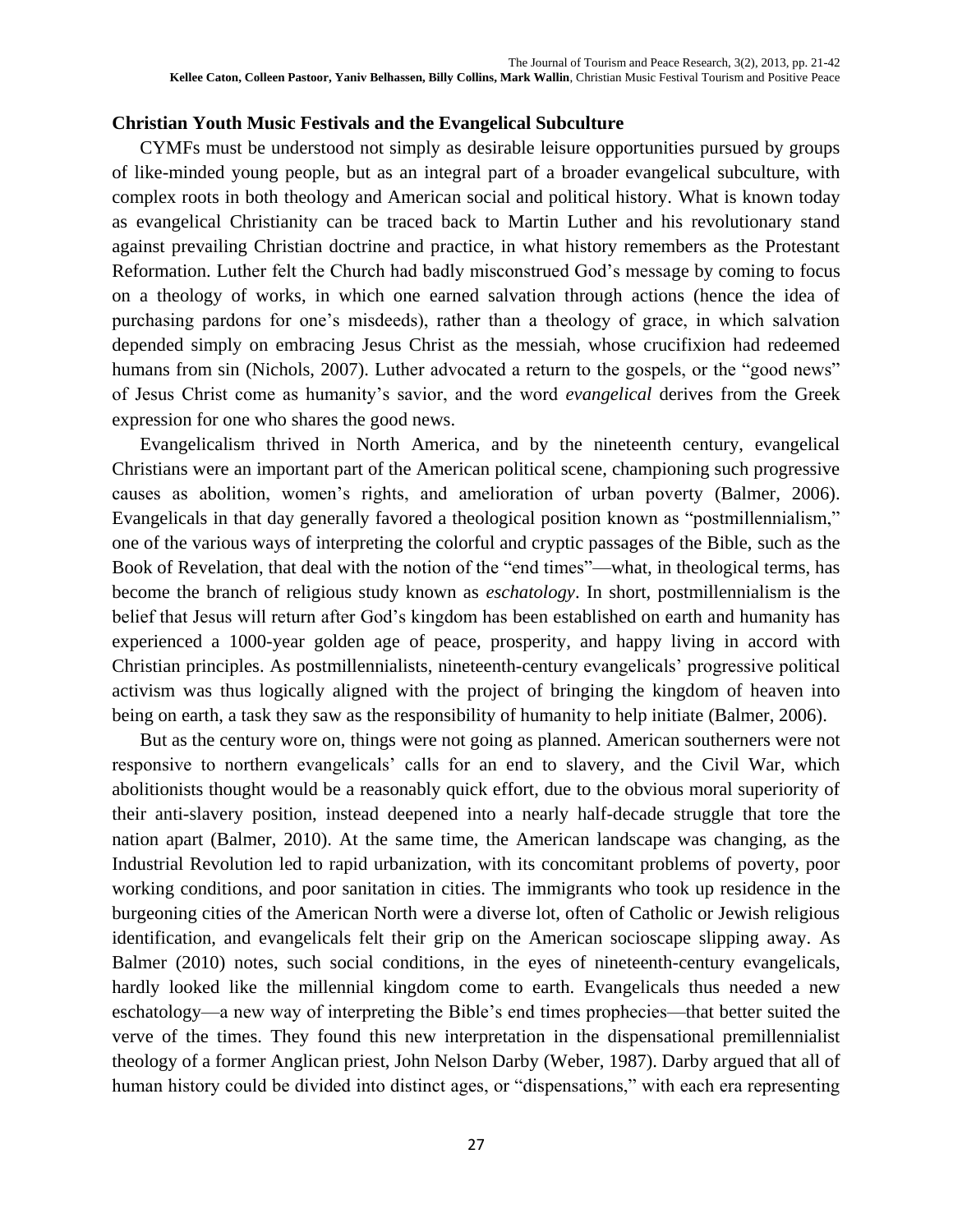a different covenant between God and humanity. As Balmer (2010, p. 34) explains, according to Darby, "God had struck a particular deal, or covenant, with Adam, for instance, and another with Noah and Abraham, and with the people of Israel." Darby argued that humanity was living in the final dispensation and that Jesus would return at any moment to fulfill God's promise of taking his followers to heaven in the rapture, leaving the rest of humanity behind to face the great tribulation, after which point the millennial kingdom would be established (Balmer, 2010).

The idea that Jesus would return to earth *before* the 1000-year golden age, and that humanity should expect things to get worse before they got better, easily made more sense to the beleaguered social reformers of the Civil War era, who weren't seeing much hope in bringing about the millennial kingdom on their own. A consequence of this shift of theology, however, was that it effectively absolved Christians of all responsibility for social activism and improvement (Balmer, 2010).

By the beginning of the twentieth century, evangelicals had begun to feel that their values were becoming in need of protection from what were then often articulated as "modern" impulses within society at large (Marsden, 2006). Mainline Protestant denominations (e.g., Presbyterianism, Lutheranism) and their congregants were viewed as having sold out to these forces of modernism, condoning such practices as dancing, drinking alcohol, embracing immodest fashion trends, and consuming entertainment products that promoted lifestyle elements of greed, materialism, sex outside of marriage, and so forth. To insulate themselves and their children from such temptations, evangelical Christians constructed a rich subculture, complete with its own schools, artistic products, and avenues of entertainment (Carpenter, 1997). They generally withdrew from politics, perceiving, in line with their premillennialist views, that the world was hopelessly lost to sin and evil, and they instead focused fully on living piously and converting others to the faith so that their souls would not be lost at the coming of the rapture, when Jesus would lift his followers into the air, carrying them to heaven to avoid the great tribulation before the golden age of the millennium would finally be ushered in—a series of events felt by most people in the movement to be imminent.

Twentieth-century evangelicals' distrust of mainstream culture did not stop the movement from drawing on rhetorical forms from popular culture in order to engage followers, especially youth. Evangelicalism had long had somewhat of a theatrical element to it, dating even back to the open-air preaching of George Whitefield in the 1700s, which had all the trappings of good dramatic oratory and spurred listeners to emotional responses. As the times changed, evangelical leaders were not hesitant to employ new technologies and cultural forms, such as televangelism programs, radio broadcastings, film, and the Internet, to promote their message among their laity (Cobb, 1998; Erickson, 1992; Melton, Lucas & Stone, 1997; Zaleski, 1997). At the same time, evangelicals needed a safe space from mainstream culture, where they could raise their children in ways that minimalized contact with the values and practices of the outside world, which they considered corrupting. Thus, an evangelical subculture began to take form, existing in parallel with mainstream America and providing its own "Christian versions" of all things deemed essential to a twentieth-century life, including leisure and entertainment options.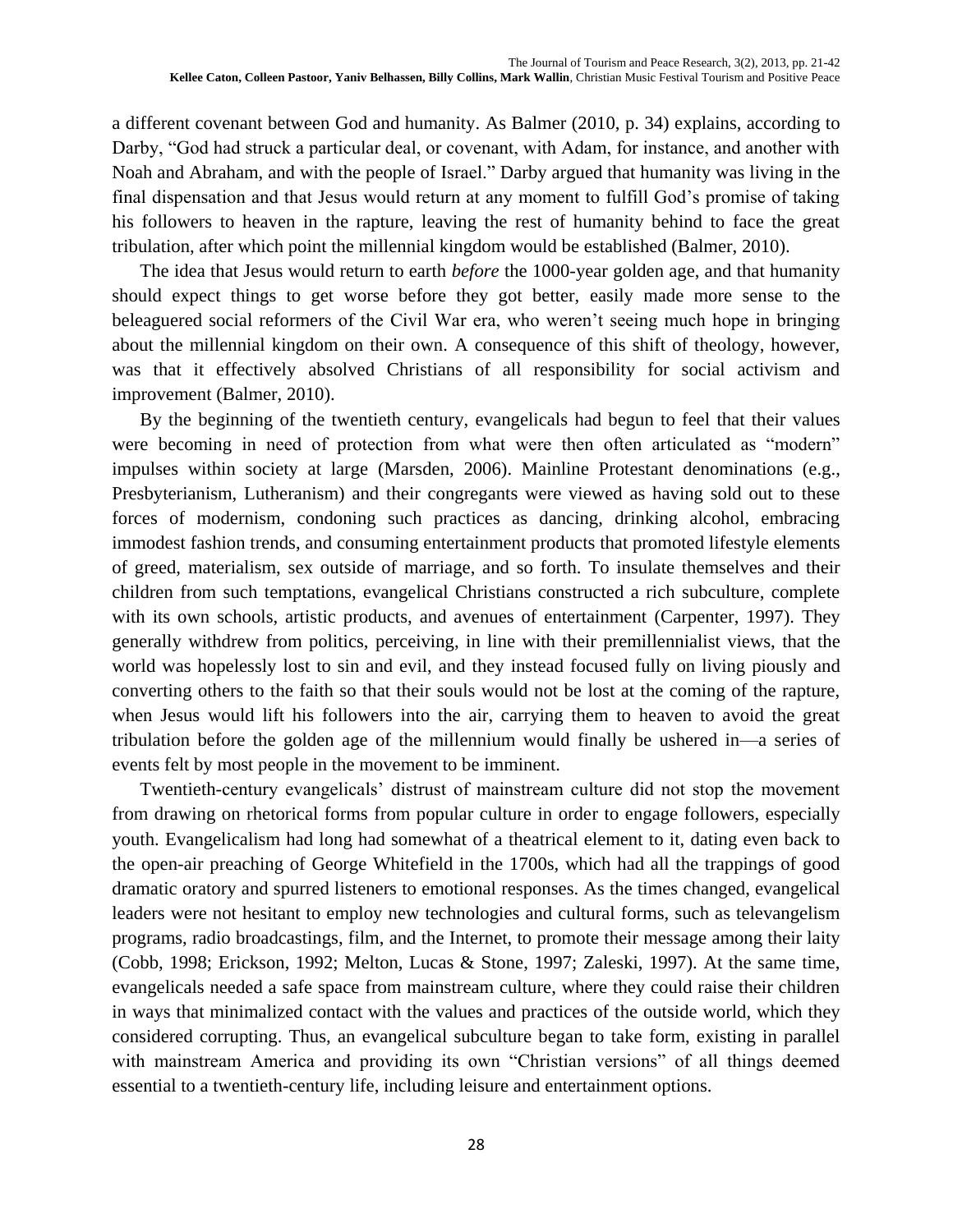Christian entertainment products, such as music, films, and novels, thus served two purposes simultaneously: through their rhetoric, they provided a call to Christianity that was different from (and for young people, certainly more engaging than) the typical Sunday sermon, and they also served as a rallying force for creating a sense of community and cohesiveness among followers (Carpenter, 1997). This latter outcome was particularly important for evangelical youth, who often faced a sense of alienation from their mainstream peers, both because of their parents' (or their own) choices to cordon them off from the activities of their classmates and because of discrimination against them by some classmates who viewed their beliefs and their separatist tendencies as strange. I recall many a friend from my childhood, growing up in the American "Bible belt," who was not allowed to attend the string of high school dances that served as bright spots for so many of us in the annual academic calendar; their reactions to this fate ranged from annoyance, or even anger, at their parents for "being so out of touch," to pride at exhibiting a proper Christian "witness"—a popular term in the evangelical subculture, meaning testimony through behavior—by steadfastly sacrificing these widely coveted social opportunities in the name of their faith.

It is against this backdrop of the construction of America's evangelical subculture that the phenomenon of the American Christian youth music festival was born. Christian rock festivals provided youth with the opportunity to participate in the music festival experience—a quintessential part of American teen cultural life—without having to leave the shelter of a subculture supportive of their spiritual values. They also provided a venue for Christian musicians to share their music, as these artists were increasingly finding themselves shut out of the mainstream music industry (Dueck, 2000; Thompson, 2000).

From there, however, the story becomes more complex. I have been speaking of evangelical Christianity thus far as though it were some sort of perfectly coherent, homogenous movement, which it certainly is not nor ever has been. From the beginning, evangelicalism has had many strands, and this is nowhere more evident than in the current ethnographic study, which examines two very different CYMFs, premised on two very different ideologies, in terms of what it means to be a follower of Jesus in twenty-first-century America.

The first CYMF considered here, Lifest (pronounced "life fest"), is a Christian music festival held each July at a community exhibition grounds in Oshkosh, Wisconsin. The festival began in 1990 as a walk-and-run fundraiser and evolved into a full-on festival, featuring Christian music acts, in 1999. A five-day event, Lifest attracts an average of over 16,000 attendees on any given day of the festival, some of whom camp on-site and some of whom drive in for the day to attend music shows and seminars. Most participants are youth under the age of 18, and they typically attend the festival with their parents or with a church youth group. Tourists to the event come from near and far; Colleen counted license plates from 30 U.S. states and several Canadian provinces on the festival premises. Slogans for the festival include "Party with a Purpose," "More than Music," and "Where Kids Have the Time of Their Life without Hiding from Their Parents" (Lifest, 2012). The 2011 Lifest event attended by the researcher featured live Christian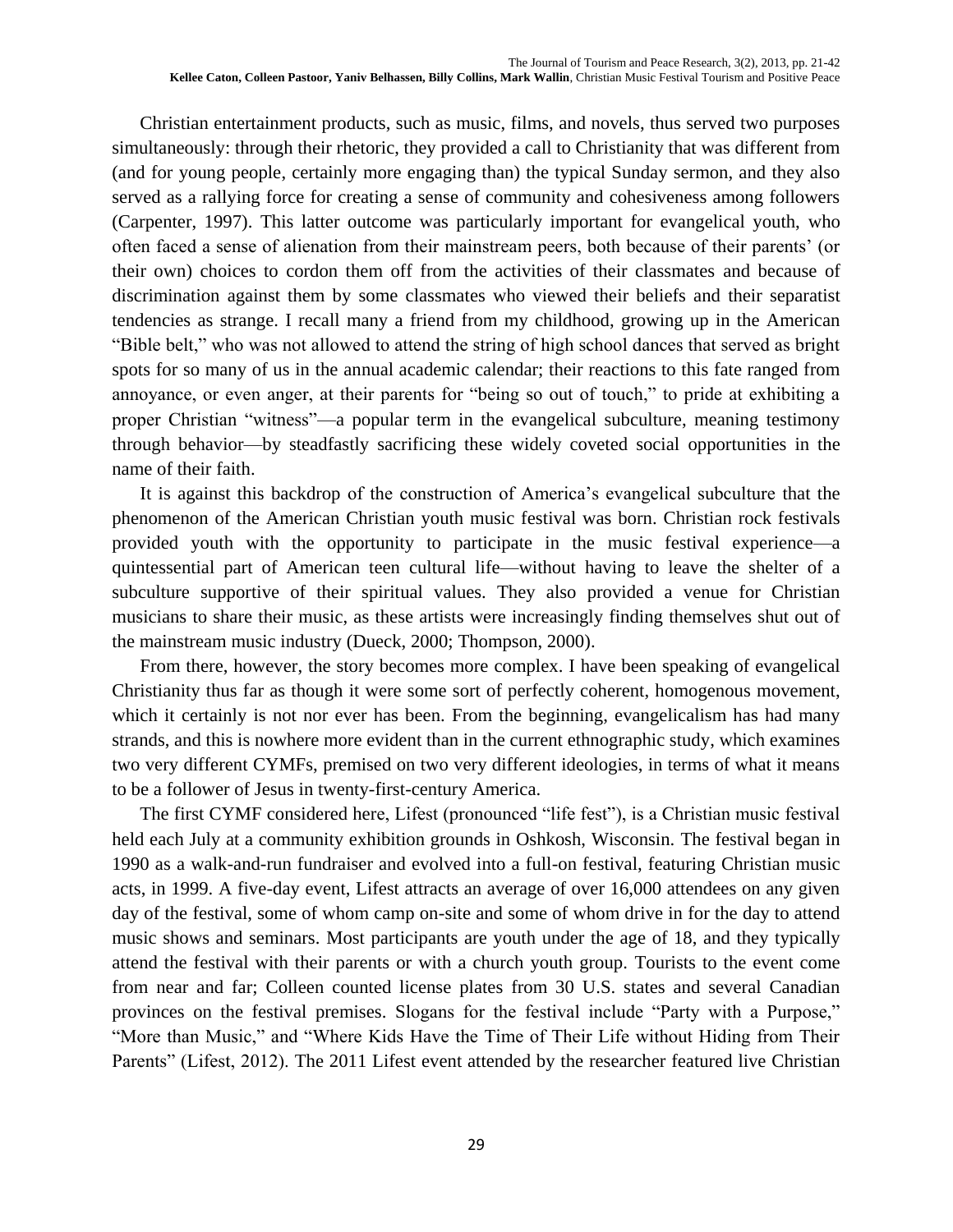music acts, comedians, and speakers on multiple stages, as well as seminars and workshops for youth pastors and leaders and for general attendees.

Lifest is run by Life Promotions, a nonprofit organization that produces faith-based programs and events for churches and value-based programs for public schools in the United States. The organization was founded in 1982 by Bob Lenz, a Christian speaker who still serves as president today (and who was still the event's keynote speaker in 2011), and emphasizes the need to reach youth before the age of 18 through a focus on intervention and education to encourage positive life decision-making (Life Promotions, 2012). Program topics include abstinence, cults, domestic discord, reverse discrimination, alcohol, pornography, drug abuse, and so forth (Life Promotions, 2012).

Ideologically, Lifest is characterized by its affiliation with *conservative* evangelical Christianity, which is the mainline form of evangelicalism in the United States today. Followers of this movement hold the Bible to be the literal and inerrant word of God, which is provided as a guide for how human beings should live their lives (although, in reality, this literalism is practiced selectively, as Balmer (2006) demonstrates in his analysis of evangelicalism and politics); they believe that Christians bear a responsibility to proselytize and "share the good news" of Jesus' coming with nonbelievers; and they hold that acceptance of Jesus as the messiah is the only path to salvation and a heavenly afterlife. This form of Christianity is also often characterized by the experience of being "born again," meaning to have had a conversion experience in which one comes to Jesus of his or her own volition and accepts him as his or her personal savior and path to an eternal afterlife with God. Conservative Christianity also tends to be characterized by its promotion of traditional social values (Stowe, 2011)—such as heterosexual marriage and differential roles for men and women—which are often viewed by its members as being under attack by mainstream culture.

Lifest's enmeshment in conservative Christian culture was immediately apparent upon setting foot in the festival grounds, with vendor booths on display addressing hot-button social issues like abortion or offering attendees the opportunity to sponsor children in developing countries or to learn about how they could engage in mission work. The latter type of information was particularly ubiquitous, with most tents offering some sort of promotional material for missionary involvement, thus illustrating the festival's strong evangelical moorings. Artists and speakers on stage would also frequently ask attendees to "raise their hands and worship," a common worshipping style associated particularly strongly with the conservative branch of Christianity in America.

Essentially, Lifest exists to convert young people to Christianity, to help those who already identify as Christian to strengthen their faith and their ties to the church, and to provide a space in which Christian youth can experience elements akin to mainstream popular culture that they will find attractive (e.g., loud music, edgy fashion) but in a protective setting in which the ideological messages of these elements are tightly controlled. It is hoped that by drawing on elements akin to popular culture, the festival organizers will able to communicate with youth in "a language they understand," in order to deliver what is ultimately an evangelical message, as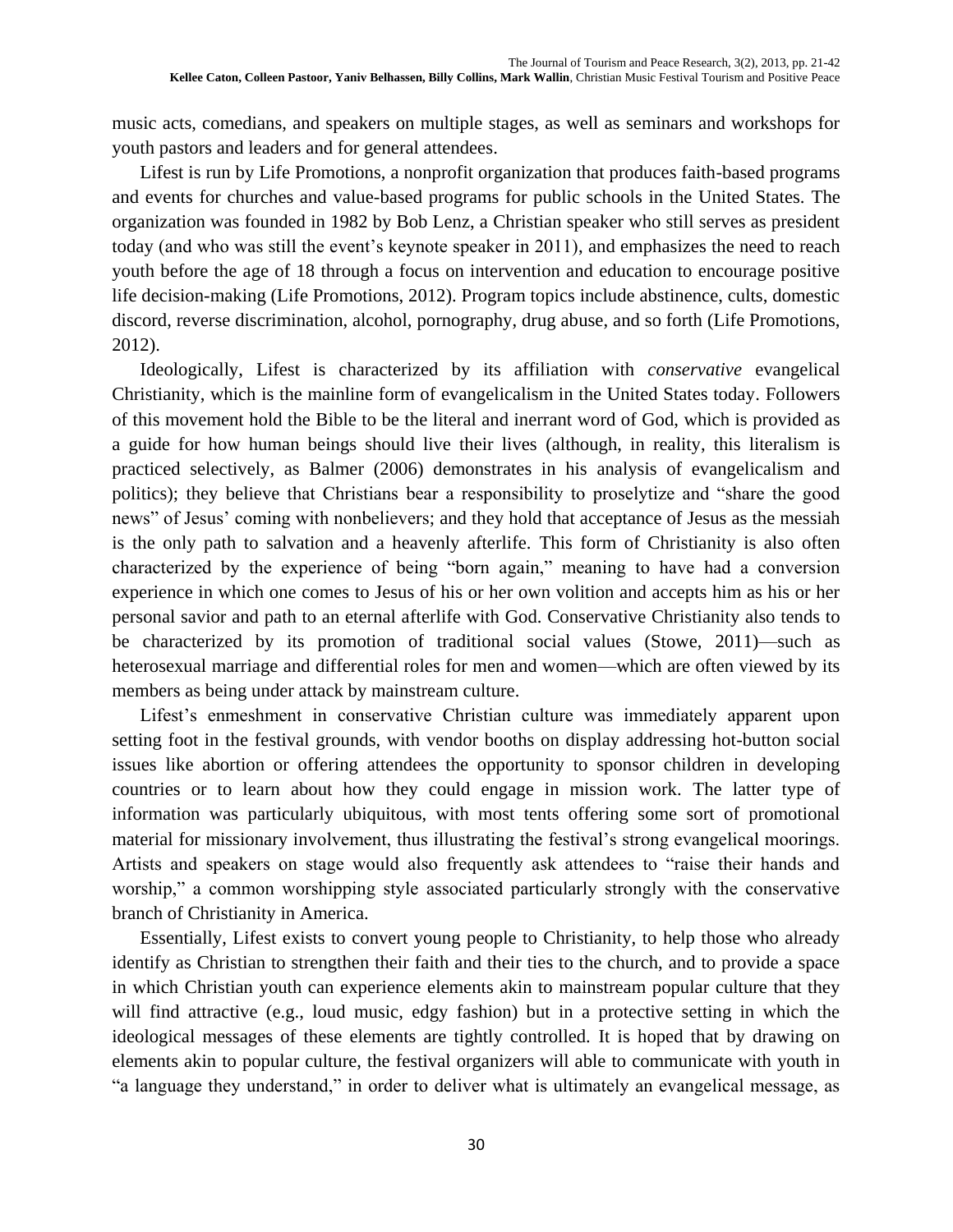well as other secondary associated messages about a safe and healthy way to live their lives according to conservative Christian principles. Seminars for youth leaders were advertised as helping these adults learn to "capture the hearts of youth with messages of hope," as well as helping them to "get a new perspective on youth culture, music, and what it means to be relevant in an ever-changing world." The testimonials from festivalgoers published on Lifest's official Web site (Lifest, 2012) go far in capturing the essence of the festival's purpose. As one parent expressed, "My 9 year old son accepted Jesus at Lifest 2011!" Another commented that attending Lifest "is like giving your life to Jesus all over again." A third wrote, "This year I brought my 16 year old nephew to Lifest with me, praying that he would be moved enough to want to learn more. He not only wants to learn more but on his own he decided to accept Jesus as his savior. As I saw him headed toward the prayer tent, my eyes swelled up with tears." As a final attendee stated, "Sometimes God speaks in a still, small, quiet voice; sometimes he speaks through amplified music. But He always has a way of getting through."

The second festival considered here, Cornerstone, differed strikingly from Lifest in many ways during its years of operation. Cornerstone has a long pedigree, dating back over a quarter of a century to 1984, when it was founded by the Jesus People USA movement (or JPUSA, pronounced "japooza"), a counterculture Christian group which sprung from the hippie movements of the 1960s and 1970s. Jesus People (also sometimes called "Jesus Freaks") movements were commonly found throughout the United States in this era, but they declined with the general collapse of the hippie subculture, and JPUSA currently refers specifically to a particular group descended from this legacy, which remains active near Chicago, living communally and sharing all goods and property. It is this group that organized the Cornerstone Festival for 29 years until the event officially came to an end in 2012.

Cornerstone rose from the cornfields near Bushnell, Illinois, for six days each summer, with most attendees camping on site and spending their days taking in music acts, seminars, and art exhibits and workshops. The festival attracted predominantly young people, but there was also a significant component of older attendees who returned to the festival year after year, and this group was especially prevalent in 2011, as the organizers pushed for a "reunion" theme in an attempt to shore up declining participation numbers, with festival attendance having tanked from a height of 20,000 participants to fewer than 10,000 in recent years. Like Lifest, Cornerstone drew event tourists from a wide geographic area; again, license plates from most U.S. states were observed in 2011, and a significant Canadian contingent managed to find one another to create an impromptu celebration of Canada Day early on in the festival week.

Counterculture values were core to Cornerstone: the festival functioned to counter both the mainstream world's values of materialism and intense individualism and the socially conservative values espoused by fundamentalist Christianity—especially the notion that the arts and heavy music of the rock and metal genres are sinful. Indeed, the history of JPUSA is one of individuals "united in a general distrust not only of secular society but also of mainstream religious institutions" (Johnston, 2011, citing Di Sabatino, 1999). Despite this stance, JPUSA characterizes itself as aiming to work with other, more institutionalized churches and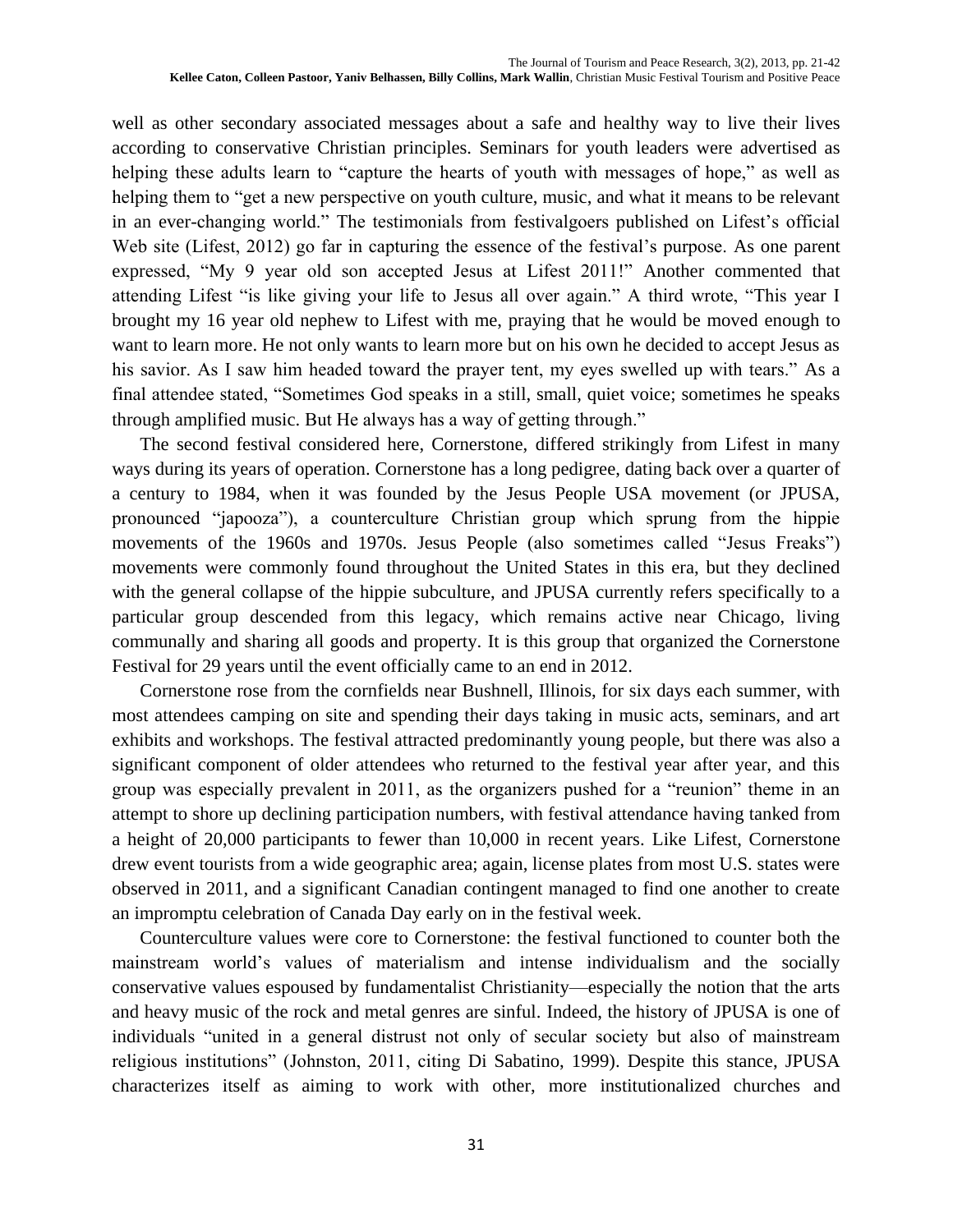organizations, while simultaneously describing itself as a haven for a dropout, rejected generation. This commitment could be seen at the 2011 festival, which featured formal worship sessions from various Christian traditions, including Eastern Orthodox and Catholic. (Notably, this stands in marked contrast to Lifest, which has a strong conservative Protestant bent despite festival organizers stating in an interview that the festival is meant to be welcoming to people from all Christian denominations.)

JPUSA has garnered criticism, and sometimes even ridicule, from wider Christian and secular circles for being too radical in its pursuit of communal living and too *avant garde* in its artistic sensibilities, but this has not stopped the group from continuing to articulate its own notion of Christianity, which is purposely resistant to more entrenched expressions of Christian doctrine and practice. The group draws on Christian scripture to emphasize values of creativity (Psalm 149:3; Psalm 33:3), distrust of bureaucratic and hierarchical structures (Romans 13:3), freedom (Psalm 119:45; Isaiah 61:1; John 8:36; Acts 13:39; Romans 8:21; 2 Corinthians 3:17; Galatians 5:1), pleasure (Ecclesiastes 8:15; 1 Timothy 6:18), direct and honest contact among persons (2 Timothy 2:15; Romans 12:16; 1 Corinthians 1:10; 2 Corinthians 13:1), and the need to discard restrictions and inhibitions (2 Samuel 6:22; Matthew 6:26). Its vision is perhaps best expressed in the interpretation set forth by John Thompson (2000), a sympathetic author who has studied the history of the Christian counterculture music scene extensively, of Christianity's central figure, Jesus Christ:

*Who was more rebellious than Jesus of Nazareth? He railed against authority, spoke against personal and religious corruption, and took a stick and a whip to the temple. He healed the sick on the Sabbath, and he encouraged people to walk away from their jobs, sell their belongings, and give their money to the poor. He even refused to remain dead, according to the account of the resurrection. He owned only the clothes on his back, and had no home of his own, and got his tax money from the mouth of a fish. He was such a rebel that the religious leaders had him executed. Find one rocker with even a tenth of that rebellious fire. Yet Jesus has been reimagined in our postmodern world as a slowmoving, gentle, cryptic, and painstakingly polite rabbi, not the ruffian whom the San Hedrin thought was so dangerous. . . . From a certain perspective, Jesus and rock music are perfectly suited to each other.*

In keeping with the image they advance of Jesus as a rebellious and spunky philosopher and servant who advocated equality among people and love of one's neighbor, Cornerstone's organizers welcomed a variety of activists for progressive social causes to participate in the festival each year, from speakers who offered workshops on healing race relations or addressing urban homelessness to booths where attendees could collect information and sign petitions for social change. Like Lifest, there were many booths featuring information on missionary activities, but there was more of an emphasis placed on taking care of others in the spirit of Jesus as a healer of the sick and an advocate for the poor than on evangelizing for the sake of saving souls alone. And in keeping with the picture, described above, of Jesus as a ruffian rebel, Cornerstone, from its outset, was open to performers whose controversial artistic styles tended to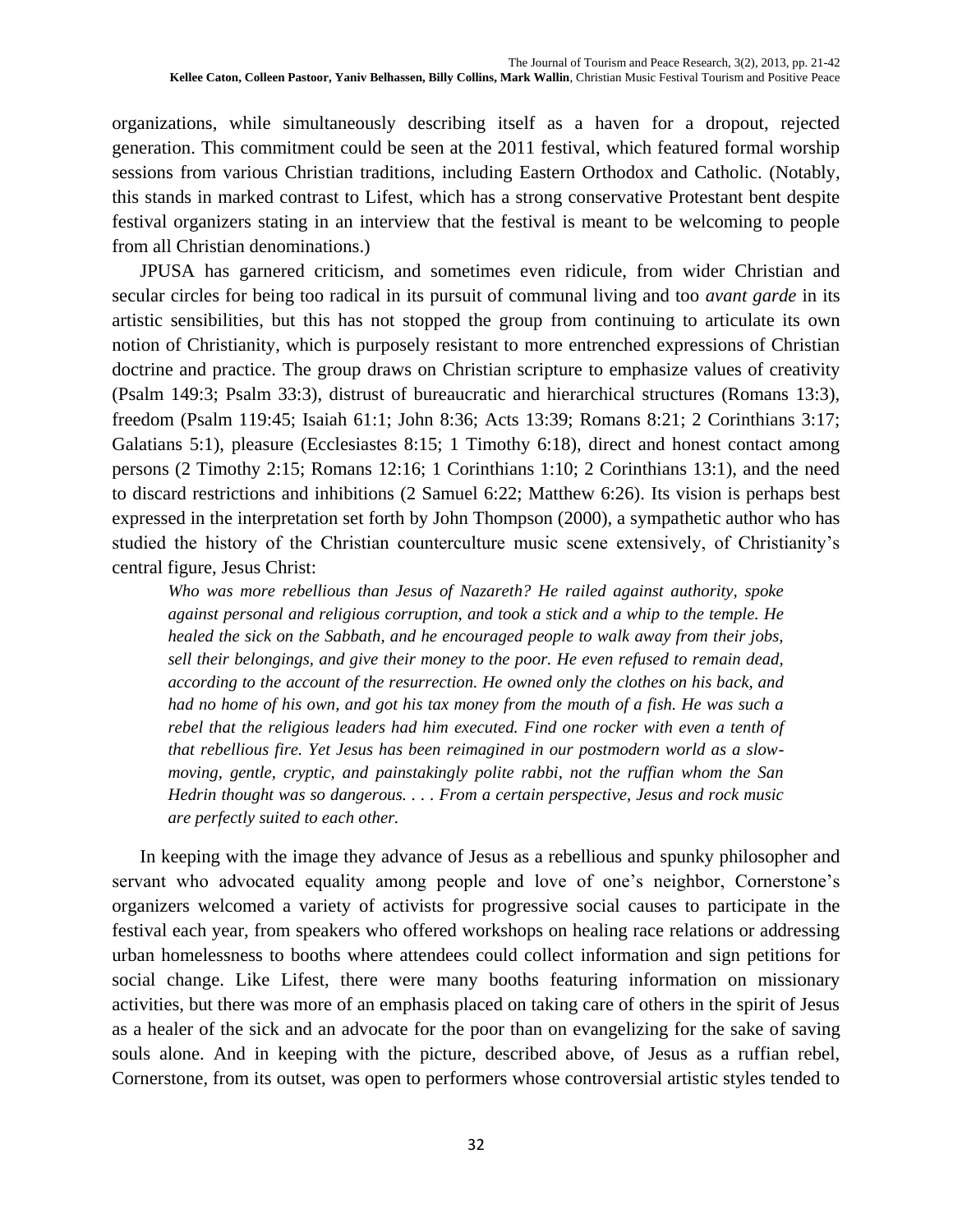leave them excluded from the mainstream CYMF circuit. In JPUSA's view, Christianity at its core demands counterculture values and forms of expression.

In 2012, Cornerstone closed its gates for the last time, with organizers citing the festival's inability to maintain financial viability in a poor economy. Given that most attendees drove to the festival, often across long distances, it is perhaps not surprising that rising gas prices and an "employer's economy," in which taking time off from work can more easily result in one's job being given to somebody else, ultimately did the event in, especially given the low-income status of a large proportion of its followers. It is also the case, as Cornerstone organizers expressed in their interviews, that bands whose only refuge was once Cornerstone are now finding more acceptance on the mainstream rock festival circuit, as popular culture becomes more tolerant of overt expressions of Christian identity as long as the performer's goal is not overtly evangelical in nature. The festival's refusal to compromise its principles and seek sponsors who offer donations based on the number of "souls saved" by the event—a tactic pursued by many other CYMFs—may also explain why it was hit harder by the recession than other programs (Johnston, 2011). Finally, Cornerstone's closing may be due in some part to the simple vagaries of the life courses of key individuals involved in its production, as the festival's longtime director moved on after the 2011 event, and follow-up contacts by Colleen revealed that several other festival organizers were in the process of leaving the JPUSA commune to transition into other life projects.

All may not be lost for Cornerstone, however. Shortly after the festivals' ending was officially announced, an "Occupy Cornerstone" page sprung up on Facebook, where devotees of the event held conversations about strategies to revive it, such as purchasing the festival site or the Cornerstone name. The tangible outcome of this strategizing thus far appears to be the creation of a new festival called Audiofeed—a sort of heir apparent, or Cornerstone 2.0 if you will—which will debut in 2013 and attempt to carry the spirit of Cornerstone forward by providing a place where members of the "Cornerstone community" can continue to meet and share the festival experience annually. Audiofeed will no doubt have its differences from Cornerstone, as it will not be coordinated by JPUSA, and it may also have a somewhat different feel on account of being removed from its rural footing and relocated to a mid-size university city, Champaign-Urbana in central Illinois. This time of transition is sure to provide interesting future research opportunities (especially since Champaign-Urbana is coincidentally the first author's hometown!).

The Cornerstone Festival was clearly a product of evangelical Christianity, and its founders and followers embraced many of the same core beliefs as those who gravitate toward Lifest: a belief in Jesus Christ as the path to salvation, a view of the Bible as the word of God and the guide for a Christian life, and a firmness in the responsibility to live one's life as a testament to Christ. Indeed the experience of being born again is common to Cornerstone attendees, and Johnston (2011), in his ethnographic study of the festival in 2008, reports the experience of a group of his research participants "praying over him," a common evangelical practice in which a person who is struggling with his or her faith is surrounded by believers, who offer a prayer that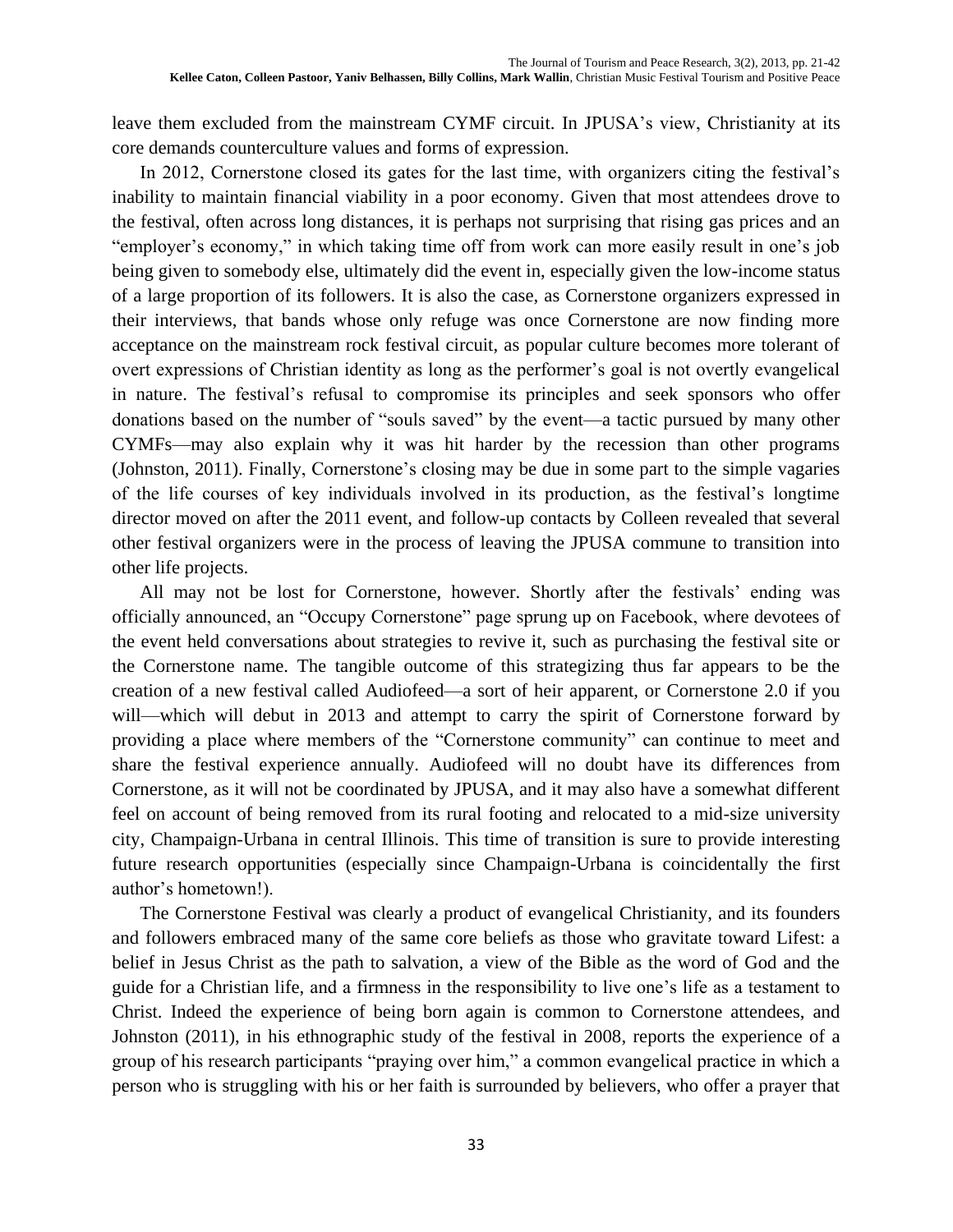the person will be able to successfully connect with Jesus and feel Christ's power working in his or her life. At the same time, however, Cornerstone's organizers and attendees tend not to adhere to certain aspects of religious and social belief and practice associated with conservative evangelicalism, such as a skepticism toward Christians who are not conservative Protestants as not really being true followers of Jesus, an adherence to traditional social views, or a literal reading of passages in the Bible that marginalize women or gays and lesbians. Instead, they constitute themselves as rebelling against mainline evangelicalism and bringing their faith back in line with the example of Jesus as a social activist who exemplified a life of putting others first and embracing those on the margins of society. Although their social views may be reminiscent of evangelicalism's nineteenth-century roots in the championing of progressive causes, there is no evidence that this group has shifted its thinking, theologically, back to the kind of postmillennialism that characterized their forebears, or that still characterizes mainline Protestant Christianity. Instead, they are truly a breakaway movement within a breakaway movement—a subculture within a subculture—whose views and practices stand as a testament to a long journey of contingencies that led them first away from mainstream American culture and then away from mainstream evangelicalism.

Cornerstone and Lifest are thus very different manifestations of the CYMF phenomenon. As such, they illustrate the complexity of the evangelical subculture and its constitution through leisure and tourism practices. I now turn to a discussion of the role of these festivals in shoring up different notions of Christian identity and the implications of such constructions of Christian identity for the creation of conditions conducive to nurturing positive peace in American society and beyond.

## **Christian Music Festivals, the Evangelical Subculture, and American Politics: Implications for Positive Peace**

Growing up in the United States in the last quarter of the twentieth century, I lived through an era, still ongoing, of "bumper sticker wars," in which the pulse of the American religiopolitical scene could be read with little effort, as part of the standard workaday commute. "God Made Adam and Eve, Not Adam and Steve!" one car would crow, in a condemnation against homosexuality. "Hate Is Not a Family Value," another car would retort. A particularly popular choice during my teen years read "In Case of Rapture, This Vehicle Will Be Unmanned," implying that the driver would have ascended into heaven, leaving his hapless vehicle abandoned on the road. In this case, the response from some non-evangelicals was "When the Rapture Comes, Can I Have Your Car?"—or sometimes the more pointed political response, "When Will the Rapture Take All the Republicans Away?" The clever "As Long as There Are Tests, There Will Be Prayer in Public Schools," received the tart response, "Don't Pray in My School, and I Won't Think in Your Church."

Such proclamations of automotive self-expression can no doubt represent the extreme, hyperbolic ends of the spectrum, in terms of serving as a gauge on public opinion. Nevertheless,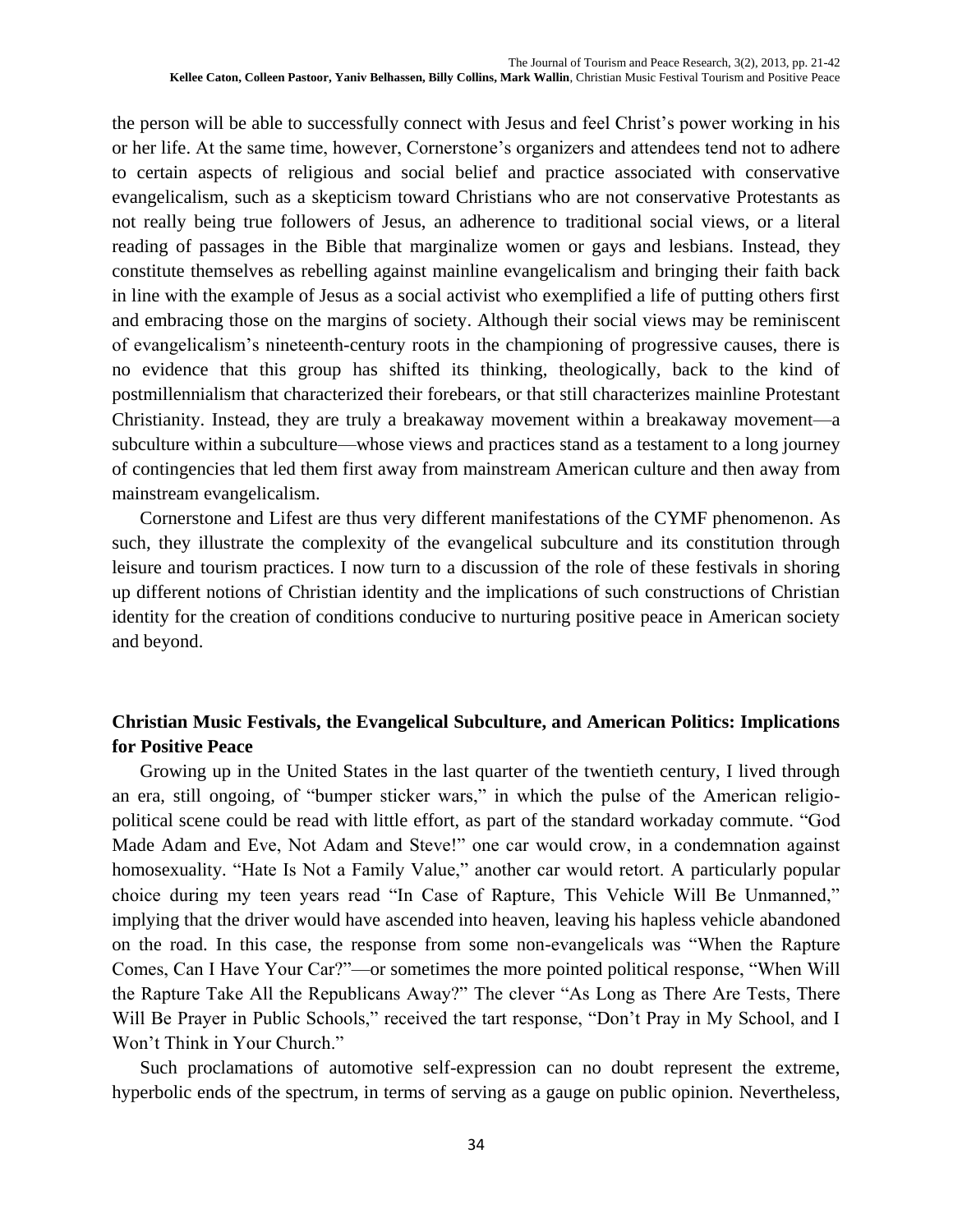no close observer of American politics in recent decades could easily miss what has been an emerging imbrication of evangelical Christianity with right wing politics. Although people rarely stop to think about it, American evangelicalism's current level of political involvement is curious, given the movement's longstanding shyness toward the political realm, in line with its premillennialist orientation that the earth is lost and doomed, and that a Christian life is best served by turning inward and focusing on one's salvation and the afterlife. In having chosen to re-involve itself in the political sphere, evangelicalism's close relationship with the contemporary Republican Party is perhaps even more curious, given the movement's much more left wing stance during America's key nation-building era of the 1800s. Popular understanding holds that this relationship was born in response to the *Roe v. Wade* decision of 1973, legalizing abortion in the United States, a judicial action that supposedly caused the evangelical community to erupt in subsequent protest. Balmer (2006) debunks this myth, however, noting that evangelicals were not immediately galvanized by this issue; indeed, key movement leaders even issued statements supporting the Court's decision on abortion rights. Instead, the key political issue centered around taxation status for religious schools, which were being forced to abandon racially based admissions policies if they wished to continue to qualify as charitable organizations under the U.S. tax code, as a result of a very different court decision, this time at the district level: *Green v. Connally*. As Balmer (2006) argues, the issue hinged not so much on the desire of evangelicals to pursue an agenda of racial segregation per se, but on the larger problem it represented: that of perceived government interference in religious practice (albeit simply through the withdrawal of favorable tax terms to religious schools deemed to be *prima facie* not humanitarian in nature, based on their embracing of racial segregation). Thus, evangelicals reentered the political scene in an organized way not because there had necessarily been any shift in their eschatology reinvigorating them to become involved in ameliorating the problems of the world, but quite simply because they felt their subculture—their safe place in a ruinous world not long for existence—was under attack.

It would be a gross exaggeration to say that all American evangelical Christians are strongly political or that, of those who are, all identify with the right wing. Nevertheless, a strong alliance exists between the evangelical movement and the Republican Party, and studies from numerous disciplines have documented American evangelicals' propensity to align themselves with the domestic social and foreign policy agendas of leaders to the right on the political spectrum (Thumma, 1991; Jelen, 1994; Hunsberger & Jackson, 2005; Baumgartner, Francia, & Morris, 2008). Such issues include, perhaps most prominently, opposition to abortion rights, opposition to gay rights and especially marriage equality, support for the state of Israel, and a hawkish approach to American foreign policy in the Middle East.

This alliance was, in many ways, deliberately forged by an invisible hand of political maneuvers in the 1970s, when conservative activist Paul Weyrich, who had been trying to galvanize evangelicals as a potential voting block for years, finally succeeded in recruiting movement leaders James Dobson and Jerry Falwell to his cause in the wake of the *Green* decision and Bob Jones University's unsuccessful attempt thereafter to sue the federal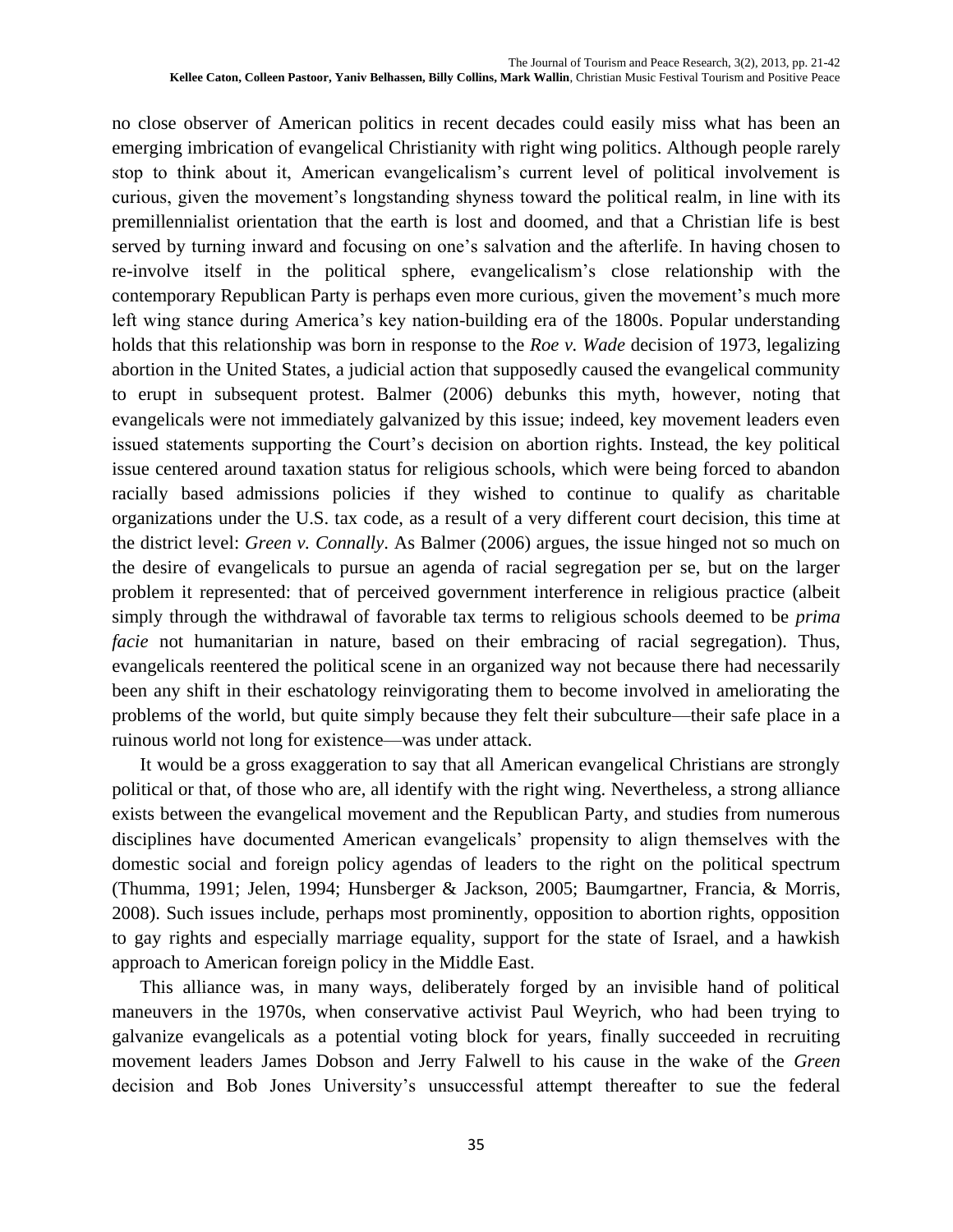government to maintain both its tax-exempt status and its operating policies, which prohibited interracial dating among its students. Convincing evangelical leaders that involvement in the political process was their best route to defending their beleaguered subculture and that the Republican Party was best suited to serve their needs and enshrine their values in public policy, Weyrich won key evangelical figures for his conservative movement, a process which involved no little chicanery, as Weyrich was able to successfully pin the Bob Jones situation on Jimmy Carter (himself a card-carrying evangelical!) and the Democratic Party, despite that Carter was actually not yet president when that event occurred (Balmer, 2006). Once an alliance had been born, leaders worked to create a more full and robust platform that would compel evangelical voters. They also worked to consolidate their political voice through the creation of organizations like the Moral Majority, a group which sought to unite evangelicals with other types of religious adherents, including conservative Catholics and Jews, in the quest to advance "traditional values" in the American public sphere, and the Christian Coalition, unsuccessful 1988 presidential candidate Pat Robertson's organization to unite various branches of conservative Christianity and mobilize them against perceived attacks on "family values," which in practice tended to result primarily in activism against abortion and gay rights. Thus, although not all evangelicals are overtly political, and although dissent is certainly evident, conservative politics have become very much embedded in the evangelical subculture, a fact evident in any glance at American voting patterns (Stowe, 2011).

As spaces in which American evangelical culture is nurtured, consolidated, and transmitted to the next generation, then, mainstream evangelical CYMFs like Lifest can, on some level, serve as a force for the perpetuation of right wing ideologies and conservative political convictions among youth. Although festival organizers may not see themselves as promoting political messages, just as Belhassen's (2009) study participants who led groups of religious tourists on evangelical pilgrimages to Israel did not view their activities as political, such implications are nevertheless present. In their motivational speaking sessions, Life Promotions speakers do not actively promote the Christian Right's agenda, and in fact often encourage criticism of this movement's approach in subtle ways. They caution youth, for instance, against taking a "morality-based" approach to Christianity, or one which focuses on following the right behavioral codes or coming down on the right side of political debates instead of on enhancing one's relationship with Jesus. However, they say nothing to challenge interpretations of scripture that lead to negative attitudes toward sexual minorities or followers of other religious traditions. Similarly, they speak of loving those who are "different" from oneself, but the categories of difference enumerated tend to be racial minorities, the elderly, the disabled, and the poor, or perhaps social categories, like "nerds" or other types of kids who are low on the social hierarchy in teenage contexts. Notably absent is the overt mention of a need to exhibit love and tolerance toward sexual minorities, such as gays or lesbians, or members of other religious traditions, such as Muslims. Listeners have to be able to make that extrapolation in their own minds—and there's no real reason to believe they do, especially given the negative messages they may hear about these groups at home, from their local or national evangelical leaders, or in the Christian media.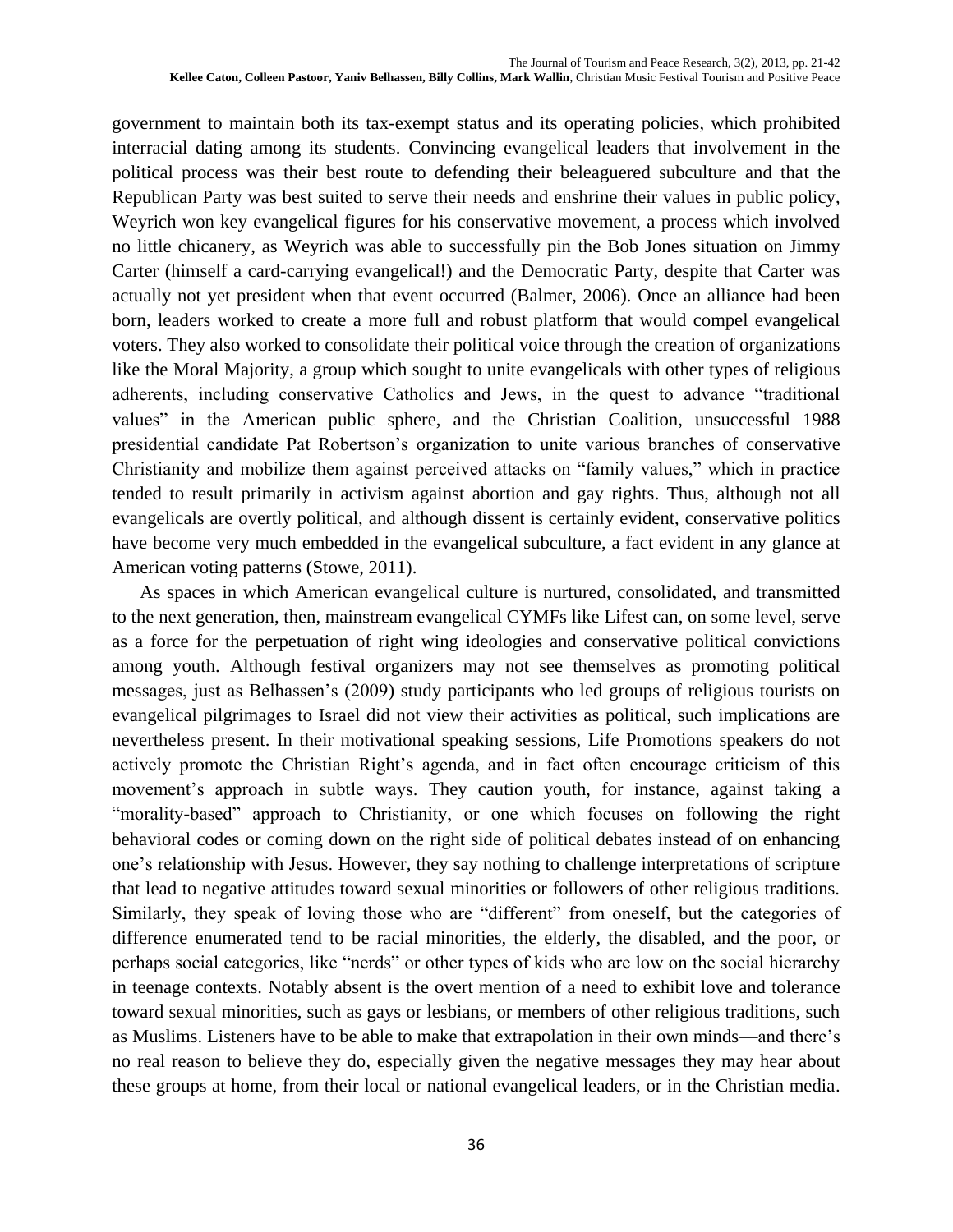Evangelical prejudice against sexual minorities and religious out-groups continues to be well documented in the psychology literature (Hunsberger & Jackson, 2005), and events that socialize youth into the evangelical subculture without challenging these prejudices perpetuate them intentionally or not.

Meanwhile, the social pressures to fit in with one's peers on the Christian social scene can be enormous. I recall well from my own adolescence the sincere pain and fear that characterized the teen years of some of my close friends, as they struggled to achieve the experience of faith that was expected of them by their parents and friends at church. One friend, who was extremely gifted musically, repeatedly threw away all the cassette tapes in her collection that did not fall into the Christian music genre, backsliding each time into an interest in popular music only to eventually renew her religious commitment and purge her cassette box again. At the time, I found her actions a bit silly, and I remember thinking that she was wasting an awful lot of money buying music that she was just going to throw away after her next conversion experience. As an adult, I am able to much more sympathetically recognize the genuine torment that characterized her actions, as she struggled to live what her parents, pastor, and youth group were defining for her as a Christian lifestyle, hoping that her choice to forego the influence of secular music would help her to more fully experience Christ's presence in her life and to live up the expectations of herself and others, regarding what it should "feel like" to be a Christian.

CYMFs like Lifest therefore have complex implications for the building of positive peace. On one hand, they provide a safe space for Christian youth who may feel alienated from mainstream society, allowing them to feel a sense of inclusion and worth as part of a community, while being able to experience some of the trappings of mainstream adolescence, such as rockand-roll music and current fashion trends. At the same time, however, the evangelical youth leisure subculture may make it difficult for teens to explore other aspects of their identity beyond religion, and the Christian youth scene may also be quite coercive in terms of scripting a single normative path to a young person's experience of Christian faith. Perhaps more importantly, from a sociological point of view, this subculture may insulate young people from those who are different from them, especially in terms of sexuality or religious persuasion, and it may perpetuate prejudice through the advancement of particular doctrinal orientations that discourage tolerance and equal rights.

The Cornerstone Festival can, in many ways, be read specifically as an act of resistance against this outcome. Cornerstone's organizers see themselves as rebels, both against a mainstream society characterized by materialism and greed and a mainstream evangelical subculture characterized by narrow-mindedness and a failure to focus on the actual teachings of Jesus. They feel that conservative evangelicalism has failed to uphold its commitment to care and advocacy for those who are disadvantaged in society—those the Bible terms "the least of these"—for whom Jesus' followers, mirroring his example, are supposed to take responsibility for looking after. In essence, they perceive mainstream evangelicalism as having defaulted on Jesus' legacy. They thus tend to champion causes that would be generally associated with progressive, leftist politics in the United States: inclusiveness, equal rights, poverty alleviation,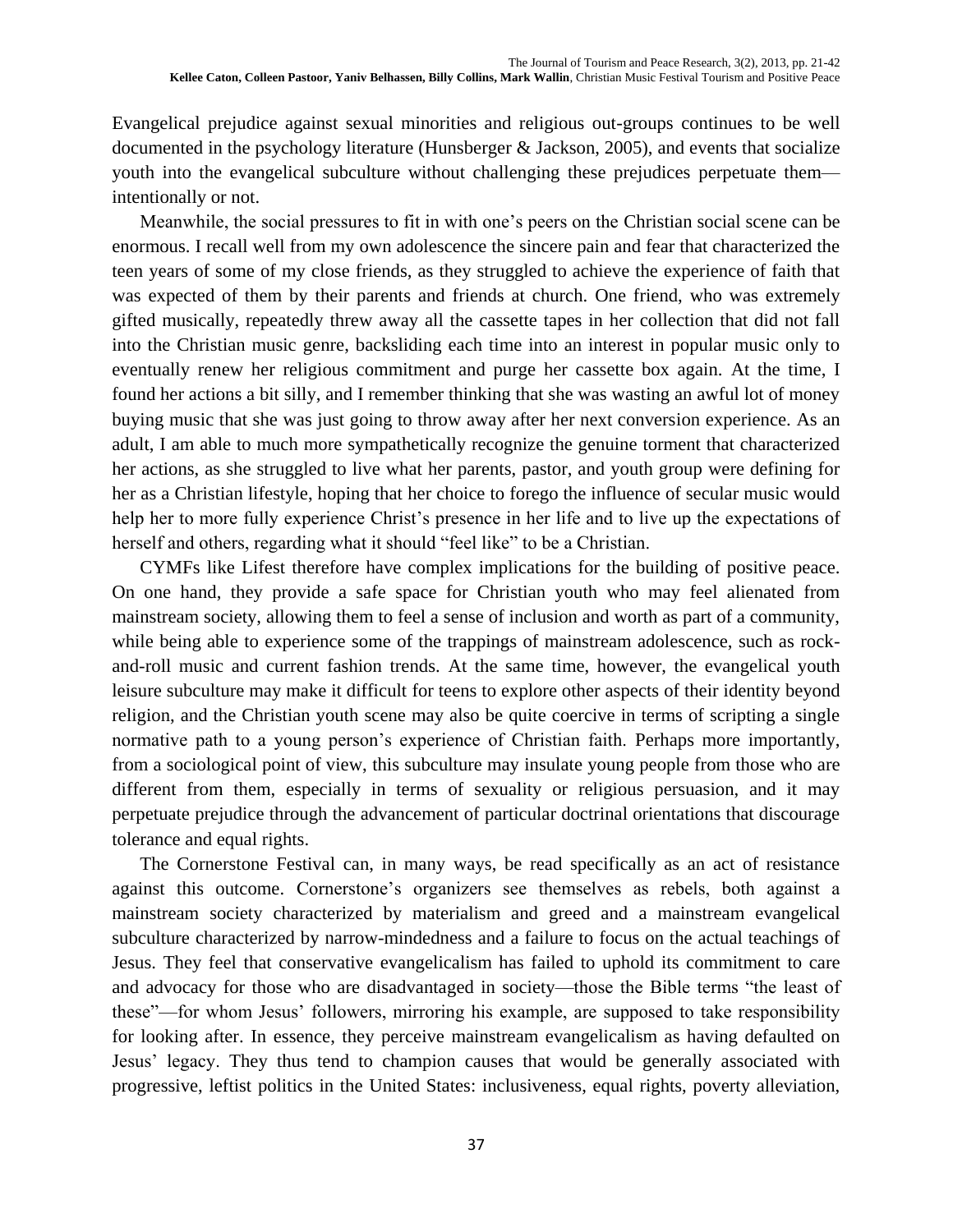environmental protection, and so forth. The festival thus served as a space of comfort and support for individuals who feel alienated from mainstream society and mainstream evangelicalism, and attendees frequently expressed to Colleen that they lived for this event each year, relying on it for spiritual sustenance and community. It also, however, served to advance an alternative construction of Christianity and Christian identity, thus opening a potentially different path for young people who felt drawn to Christianity but also to types of social reform that might be frowned upon by their more conservative leaders, parents, or peers.

CYMFs can thus be seen as flashpoints for the experience and expression of different ways of Christian being. Some festivals tend to buttress the status quo, supporting the maintenance of a conservative evangelical subculture that tends to thwart the building of positive peace in U.S. society, through its support of a right wing power structure that seeks to deny gay rights, cut assistance to disadvantaged members of society, and prevent wealth redistribution through taxation structures that favor the rich. Others, like Cornerstone, resist the alliance between evangelicalism and the Republican Party and provide attendees with educational opportunities, such as workshops and art features, which spur discussion of the Bible's complexities and offer information on how to get involved in social activism projects that reduce poverty and promote inclusiveness. The fact that Cornerstone has now closed its gates, while events like Lifest are going as strong as ever, may lead one to take a rather pessimistic view regarding which of these versions of the evangelical subculture will prevail in the future. Only time will tell.

#### **Conclusion**

Haessly (2010, p. 5) conceptualizes peace as a state in which "human beings can achieve their true potential while caring for themselves, each other and all of creation." Prejudice against those outside one's social group is a barrier to actualizing such a vision. So is feeling alienated because of one's spiritual beliefs. CYMFs create a safe space for youth to experience popular culture forms of entertainment and to bond with their fellow Christian peers. As such, they offer a space of teenage normalcy and of solidarity, important features in helping youth to build and maintain self-esteem, an essential feature for realizing peace in the lives of young individuals during the turbulent teenage years, when a lack of inner peace can easily turn tragic. In their insulation of youth and maintenance of a rather closed evangelical subculture, however, CYMFs perpetuate conditions that can interfere with positive peace-building, both by failing to challenge right wing ideology within the evangelical movement and by failing to promote engagement of youth with peers outside their religious circle, which could help to build bridges between evangelicals and members of groups traditionally targeted by prejudice. CYMFs with alternative ideologies and practices have been forged, as exemplified by Cornerstone, but they lack the structural support of the mainstream evangelical community (e.g., corporate sponsorships), and thus are more difficult to maintain. It therefore remains to be seen whether alternative forms of leisure and tourism practice, which challenge ideologies that militate against the building of positive peace, will continue to arise and maintain a foothold in the evangelical community. One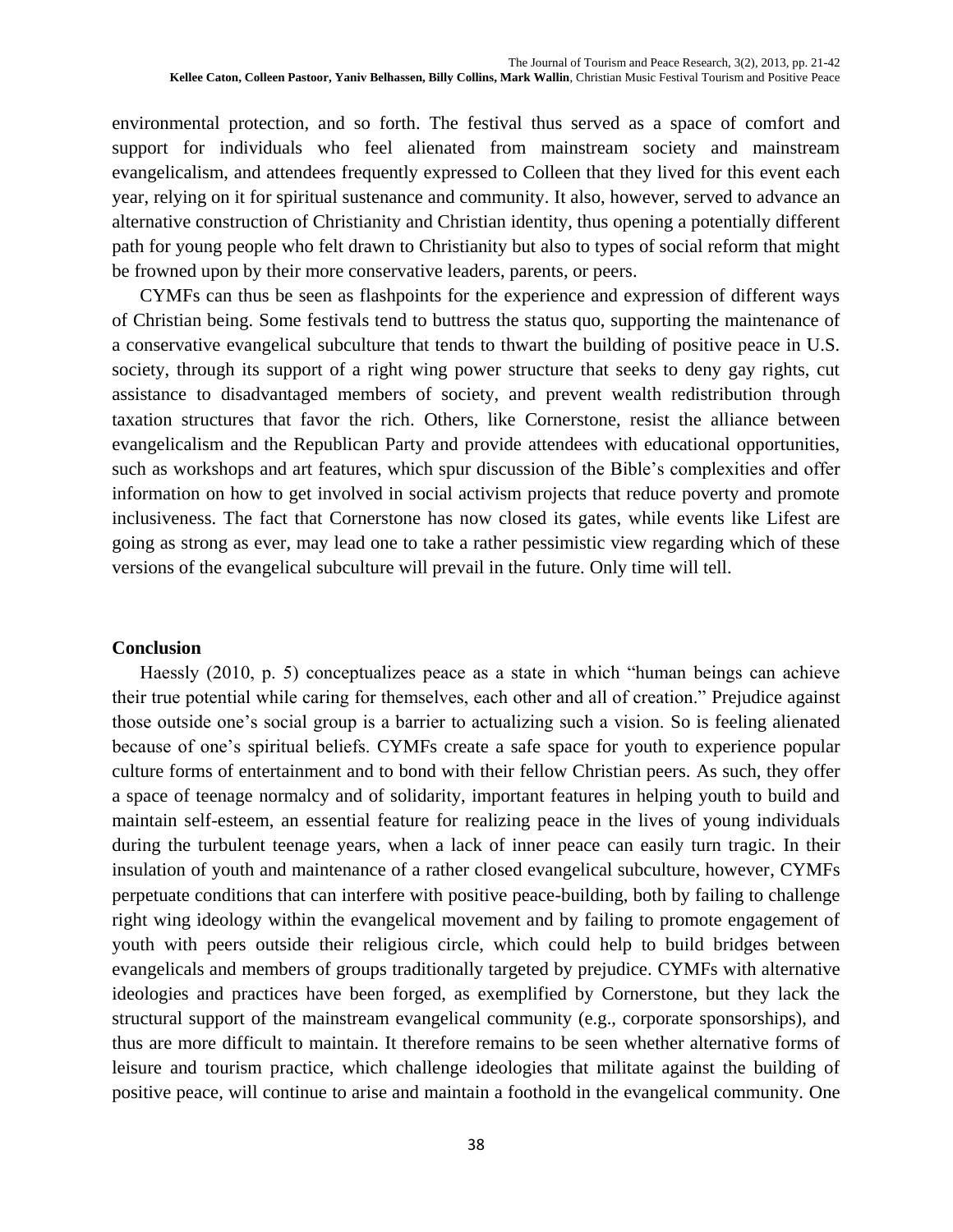thing is certain, however: the evangelical movement's importance in U.S. politics, and the concomitant significance of the American people's political choices on the world stage, will ensure that this subculture's leisure and tourism practices will remain a phenomenon to be closely watched by researchers interested in the connections between religion, tourism, and peace.

### **References**

- Ateljevic, I., Morgan, N., & Pritchard, A. (eds.) (2012). *The Critical Turn in Tourism Studies: Creating an Academy of Hope*. London: Routledge.
- Ateljevic, I., Pritchard, A., & Morgan, N. (eds.) (2007). *The Critical Turn in Tourism Studies: Innovative Research Methodologies*. Oxford: Elsevier.
- Balmer, R. (2006). Thy Kindgom Come: An Evangelical's Lament. New York: Basic Books.
- Balmer, R. (2010). *The Making of Evangelicalism: From Revivalism to Politics and Beyond*. Waco, TX: Baylor University Press.
- Banet-Weiser, S. (1999). *The Most Beautiful Girl in the World: Beauty Pageants and National Identity*. Berkeley: University of California Press.
- Baumgartner, J., Francia, P., & Morris, J. (2008). A Clash of Civilizations? The Influence of Religion on Public Opinion of U.S. Foreign Policy in the Middle East. *Political Research Quarterly, 61*, pp. 171–179.
- Beaujon, A. (2006). *Body Piercing Saved My Life: Inside the Phenomenon of Christian Rock*. Cambridge, MA: De Capo Books.
- Belhassen, Y. (2009). Fundamentalist Christian Pilgrimages as a Political and Cultural Force. *Journal of Heritage Tourism, 4*, pp. 131–144.
- Belhassen, Y., Caton, K., & Stewart, W. (2008). The Search for Authenticity in the Pilgrim Experience. *Annals of Tourism Research, 35*, pp. 668-689.
- Belhassen, Y., and Ebel, J. (2009). Tourism, Faith and Politics in the Holy Land: An Ideological Analysis of Evangelical Pilgrimage. *Current Issues in Tourism, 12*, pp. 359–378.
- Belhassen, Y., and Santos, C. (2006). An American Evangelical Pilgrimage to Israel: A Case Study on Politics and Triangulation. *Journal of Travel Research, 44*, pp. 431–441.
- Bowman, G. (2000). Christian Ideology and the Image of a Holy Land. In J. Eade and M. Sallnow (eds.) *Contesting the Sacred: The Anthropology of Christian Pilgrimage*. London: Routledge, pp. 98–121.
- Brock-Utne, B. (1989). *Feminist Perspectives on Peace and Peace Education*. New York: Pergamon Press.
- Bujisic, M. (2011). Social Implications and Possibilities of Post-War Tourism in Iraq: When Former Enemy becomes a Tourist. *Journal of Tourism and Peace Research, 2(2)*, pp. 16–31.
- Carpenter, J. (1997). *Revive Us Again: The Reawakening of American Fundamentalism*. New York: Oxford University Press.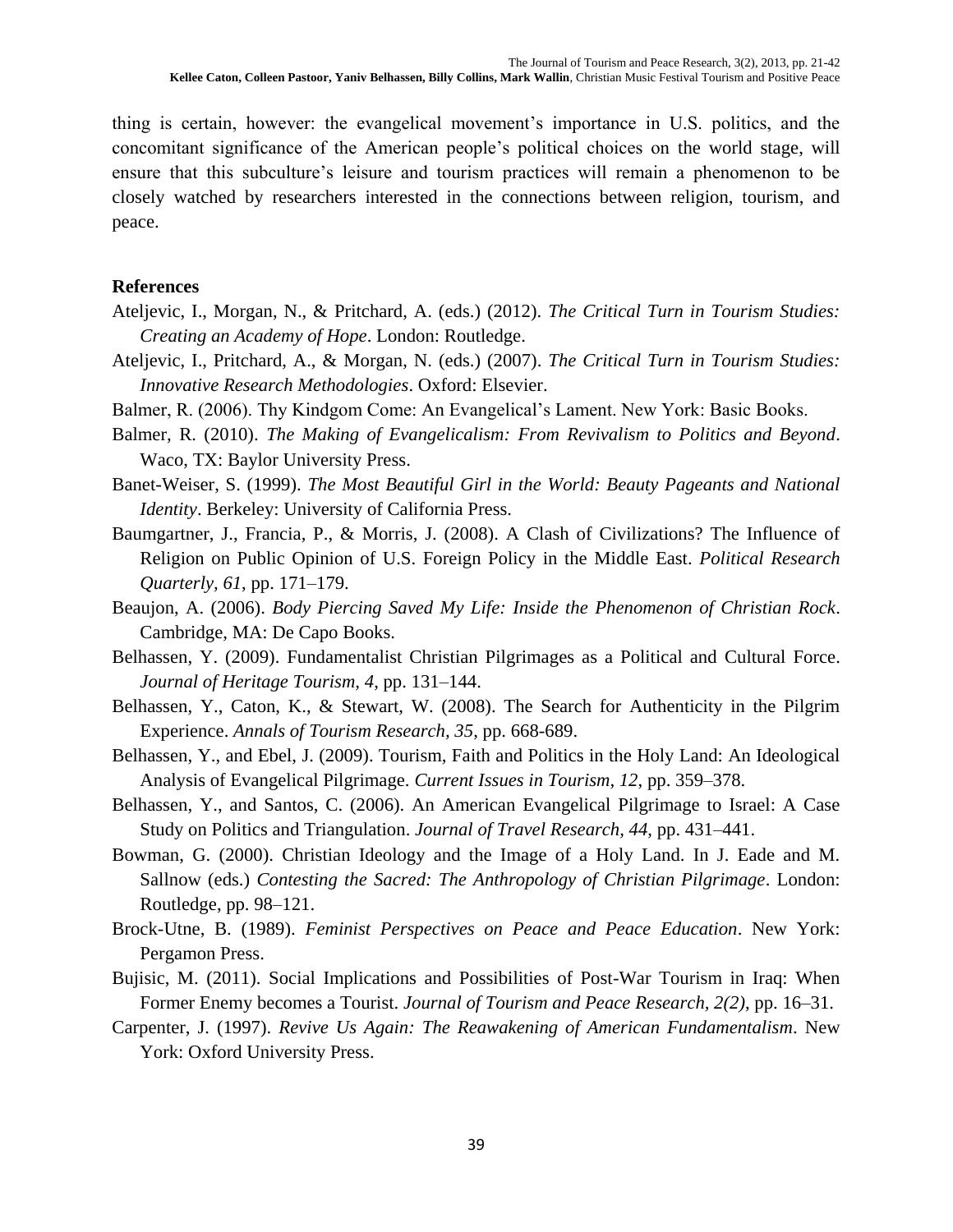- Caton, K. (2011). Pedagogy and the Other: Discursive Production in Study Abroad. *Journal of Tourism and Peace Research, 2(2)*, pp. 1–15.
- Causevic, S., & Lynch, P. (2011). Phoenix Tourism: Post-Conflict Tourism Role. *Annals of Tourism Research, 38*, pp. 780–800.
- Cobb, J. (1998). *Cybergrace: The Search for God in the Digital World*. New York: Crown.
- Cohen, E. (1979). A Phenomenology of Tourist Experiences. *Sociology, 13*, pp. 179–201.
- Cohen, C. (1998). "This Is de Test": Festival and the Cultural Politics of Nation Building in the British Virgin Islands. *American Ethnologist, 25*, pp. 189–214.
- Collins-Kreiner, N. (2010). Researching Pilgrimage: Continuity and Transformations. *Annals of Tourism Research, 37*, pp. 440–456.
- d'Amore, L. (1988). Tourism—A Vital Force for Peace. *Annals of Tourism Research, 15*, 269– 270.
- Davila, A. (1997). *Sponsored Identities: Cultural Politics in Puerto Rico*. Philadelphia: Temple University Press.
- Di Sabatino, D. (1999). *The Jesus People Movement: An Annotated Bibliography and General Resource*. Lake Forest, CA: Jester Media.
- Digance, J. (2006). Religious and Secular Pilgrimage: Journeys Redolent with Meaning. In D. Timothy and D. Olsen (eds.) *Tourism, Religion and Spiritual Journeys*. Oxon, UK: Routledge, pp. 36–48.
- Dueck, J. (2000). Crossing the Street: Velour 100 and Christian Rock. *Popular Music and Society, 22*, pp. 127–148.
- Echtner, C., & Prasad, P. (2003). The Context of Third World Tourism Marketing. *Annals of Tourism Research, 30*, pp. 660–682.
- Erickson, H. (1992). *Religious Radio and Television in the United States, 1921–1991*. Jefferson, NC: McFarland.
- Gomez-Lobo, A. (1997). The Olympics in the Ancient World. *Estudios Publicos*, 65.
- Haessly, J. (2010). Tourism and a Culture of Peace. In O. Moufakkir and I. Kelly (eds.) *Tourism, Progress and Peace*. Oxfordshire, UK: CABI, pp. 1–16.
- Hammersley, M. (2006). Ethnography: Problems and Prospects. *Ethnography and Education, 1*, pp. 3–14.
- Higgins-Desbiolles, F. (2003). Reconciliation Tourism: Healing Divided Societies! *Tourism Recreation Research, 28*, pp. 35–44.
- Higgins-Desbiolles, F., & Blanchard, L. (2010). Challenging Peace through Tourism: Placing Tourism in the Context of Human Rights, Justice and Peace. In O. Moufakkir and I. Kelly (eds.) *Tourism, Progress and Peace*. Oxfordshire, UK: CABI, pp. 35–47.
- Hill, M. (2008). Inca of the Blood, Inca of the Soul: Embodiment, Emotion, and Racialization in the Peruvian Mystical Tourist Industry. *Journal of the American Academy of Religion, 76*, 251–279.
- Hunsberger, B., & Jackson, L. (2005). Religion, Meaning, and Prejudice. *Journal of Social Issues, 61*, 807–826.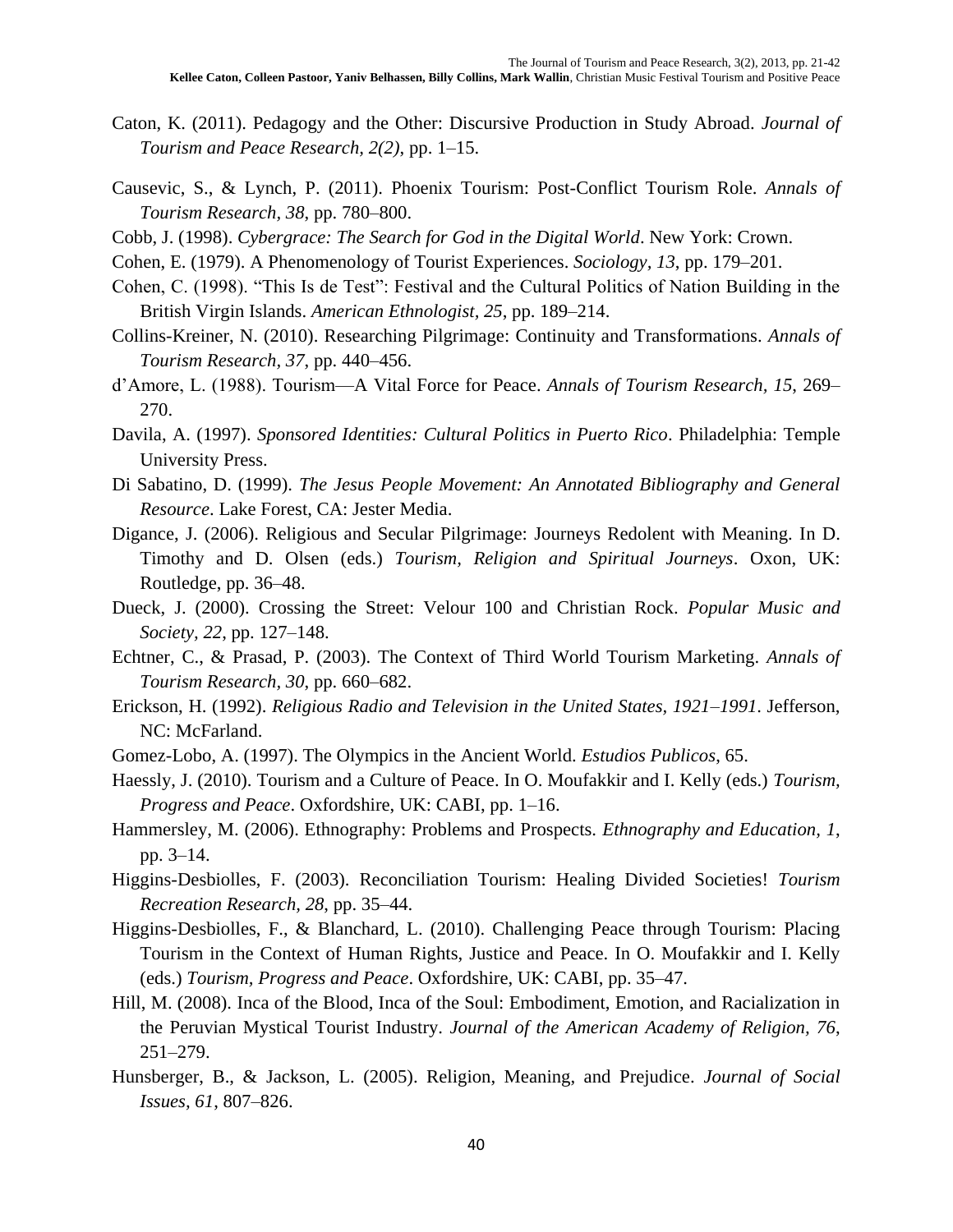- Jeffrey, B., & Troman, G. (2004). Time for Ethnography. *British Educational Research Journal, 30*, pp. 535–548.
- Jelen, T. (1994). Religion and Foreign Policy Attitudes: Exploring the Effects of Denomination and Doctrine. *American Politics Quarterly, 22*, 382–400.
- Jeong, S., & Santos, C. (2004). Cultural Politics and Contested Place Identity. *Annals of Tourism Research, 31*, pp. 640–656.
- Johnston, B. (2011). Constructing Alternative Christian Identity: An Ethnography of Jesus People USA's Cornerstone Festival. Unpublished doctoral dissertation, University of South Florida.
- Lifest. (2012). Retrieved January 14, 2013, from http://lifest.com.
- Life Promotions. (2012). Retrieved January 14, 2013, from http://www.lifepromotions.com.
- Maoz, D. (2010). Warming Up Peace: An Encounter between Egyptian Hosts and Israeli Guests in Sinai. In O. Moufakkir and I. Kelly (eds.) *Tourism, Progress and Peace*. Oxfordshire, UK: CABI, pp. 65–82.
- Macquarrie, J. (1973). *The Concept of Peace*. San Francisco: Harper and Row.
- Marsden, G. (2006). *Fundamentalism and American Culture*. New York: Oxford University Press.
- Melton, J., Lucas, P., & Stone, J. (1997). *Prime-Time Religion: An Encyclopedia of Religious Broadcasting*. Phoenix, AZ: Oryx.
- Moufakkir, O. (2010). Re-evaluating Political Tourism in the Holy Land: Towards a Conceptualization of Peace Tourism. In O. Moufakkir and I. Kelly (eds.) *Tourism, Progress and Peace*. Oxfordshire, UK: CABI, pp. 162–178.
- Moufakkir, O., & Kelly, I (eds.). (2010). *Tourism, Progress and Peace*. Oxfordshire, UK: CABI.
- Mullaney, S. (1983). Strange Things, Gross Terms, Curious Customs: The Rehearsal of Cultures in the Late Renaissance. *Representations, 3*, pp. 40–67.
- Nichols, S. (2007). *The Reformation: How and Monk and a Mallet Changed the World*. Wheaton, IL: Crossway Books.
- Nolan, M., & Nolan, S. (1992). Religious Sites as Tourism Attractions in Europe. *Annals of Tourism Research, 19*, pp. 68–78.
- Nussbaum, M. (2011). *Creating Capabilities: The Human Development Approach*. Cambridge, MA: The Belknap Press.
- Pernecky, T., & Johnston, C. (2006). Voyage through Numinous Space: Applying the Specialization Concept to New Age Tourism. *Tourism Recreation Research*, 31, pp. 37–46.
- Pernecky, T. (2010). The Being of Tourism. *Journal of Tourism and Peace Research, 1(1)*, pp.  $1-15.$
- Rubin, H., & Rubin, I. (1995). *Qualitative Interviewing: The Art of Hearing Data*, 2nd Edition. Thousand Oaks, CA: Sage.
- Schulenkorf, N., & Edwards, D. (2010). The Role of Sport Events in Peace Tourism. In O. Moufakkir and I. Kelly (eds.) *Tourism, Progress and Peace*. Oxfordshire, UK: CABI, pp. 99–117.